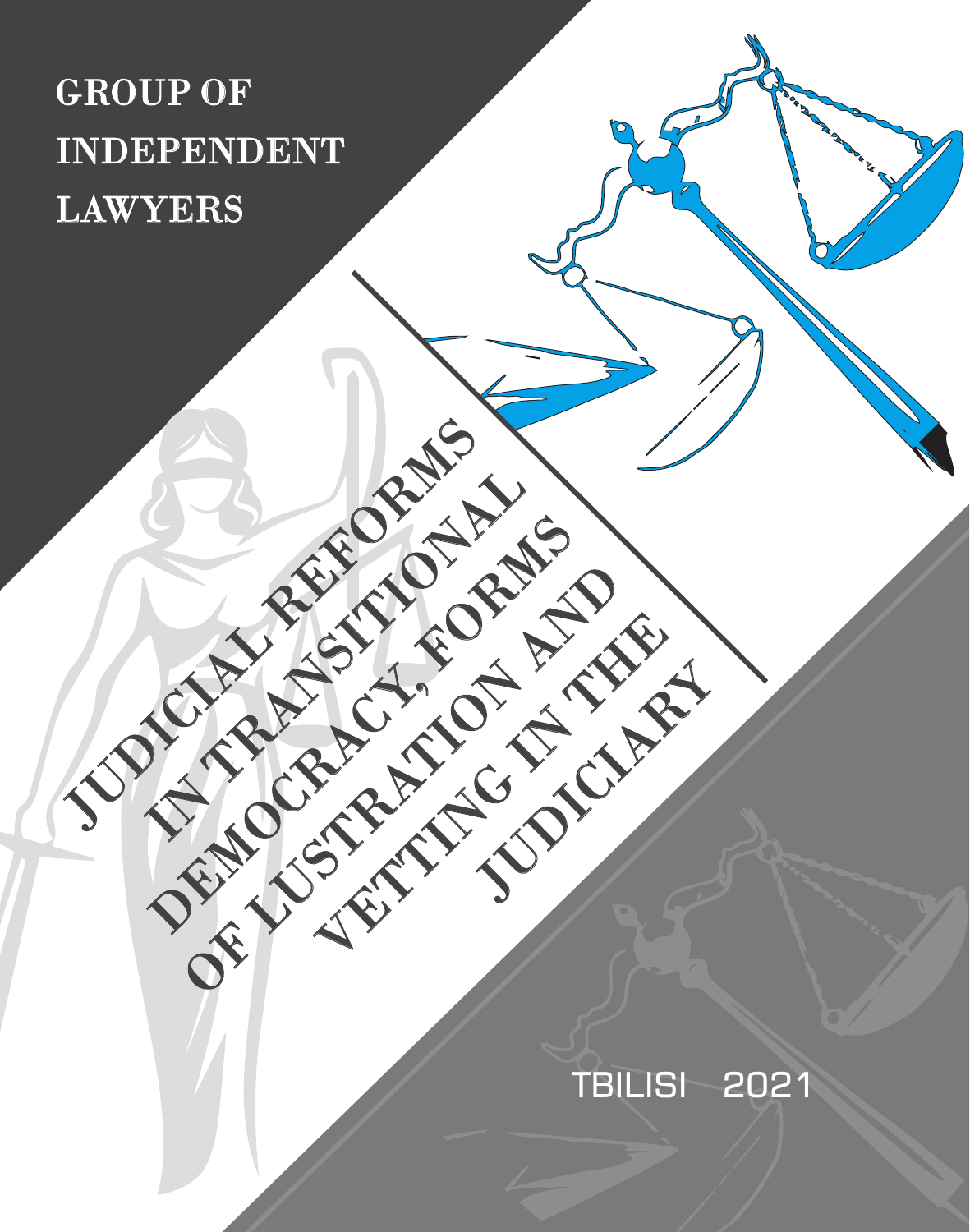# GROUP OF INDEPENDENT LAWYERS



**https://www.facebook.com/დამოუკიდებელი-იურისტების-ჯგუფი-Group-of-Independent-Lawyers-648795978915557**

# JUDICIAL REFORMS IN TRANSITIONAL DEMOCRACY, FORMS OF LUSTRATION AND VETTING IN THE **JUDICIARY**

**This report was made possible by the generous support of the American People through the United States Agency for International Development (USAID). The contents of this report are the sole responsibility of the Group of Independent Lawyers and do not necessarily reflect the views of East West Management Institute, USAID or the United States Government.**



E A S T · W E S T MANAGEMENT INSTITUTE Promoting Rule of Law in Georgia (PROLoG)

TBILISI 2021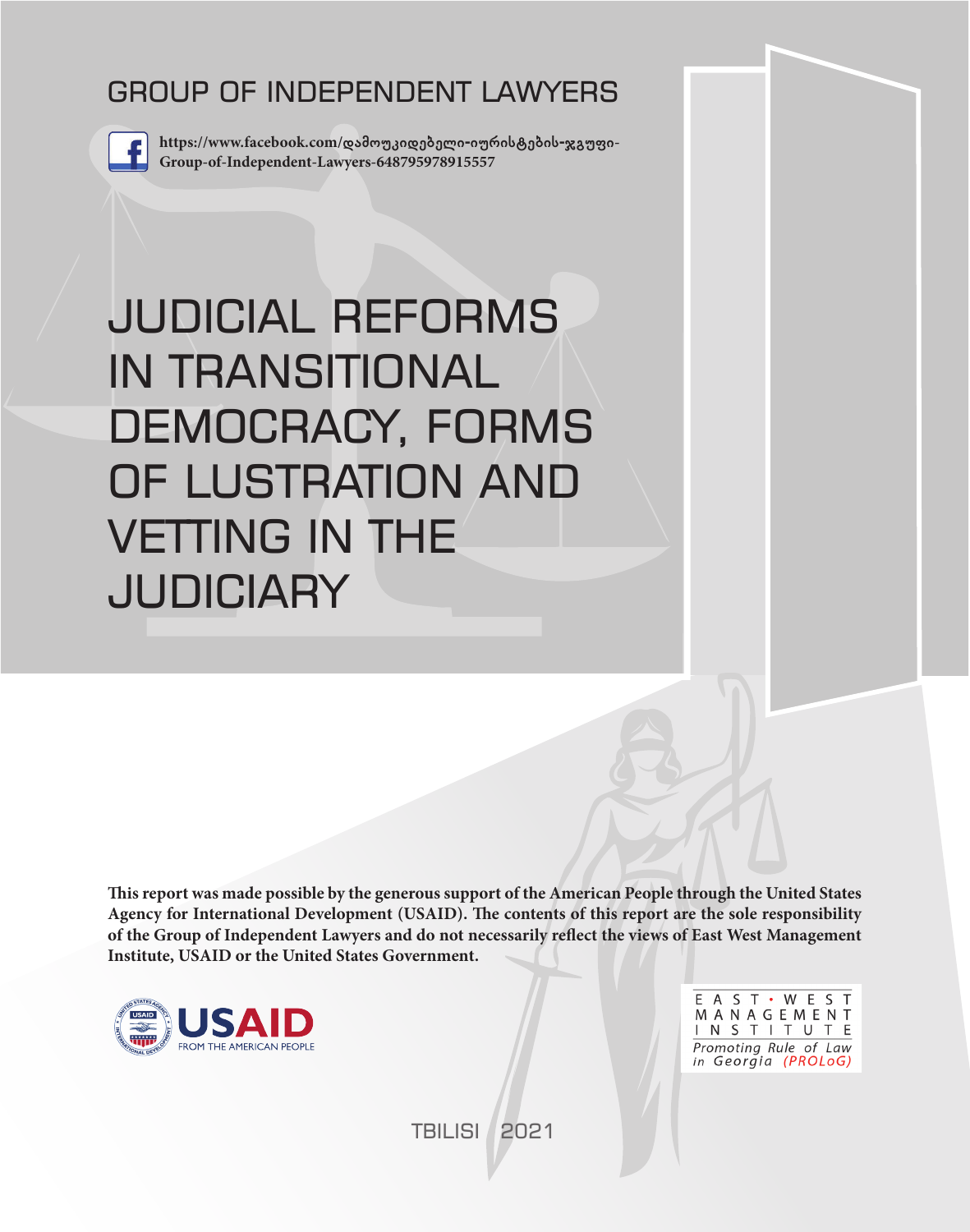|                                               | Author: TAMAR LALIASHVILI                                     |
|-----------------------------------------------|---------------------------------------------------------------|
|                                               | Responsible for the Publication: GROUP OF INDEPENDENT LAWYERS |
|                                               | Editor: MARIAM IASHVILI                                       |
| Design and Technical Editting: KETEVAN GOGAVA |                                                               |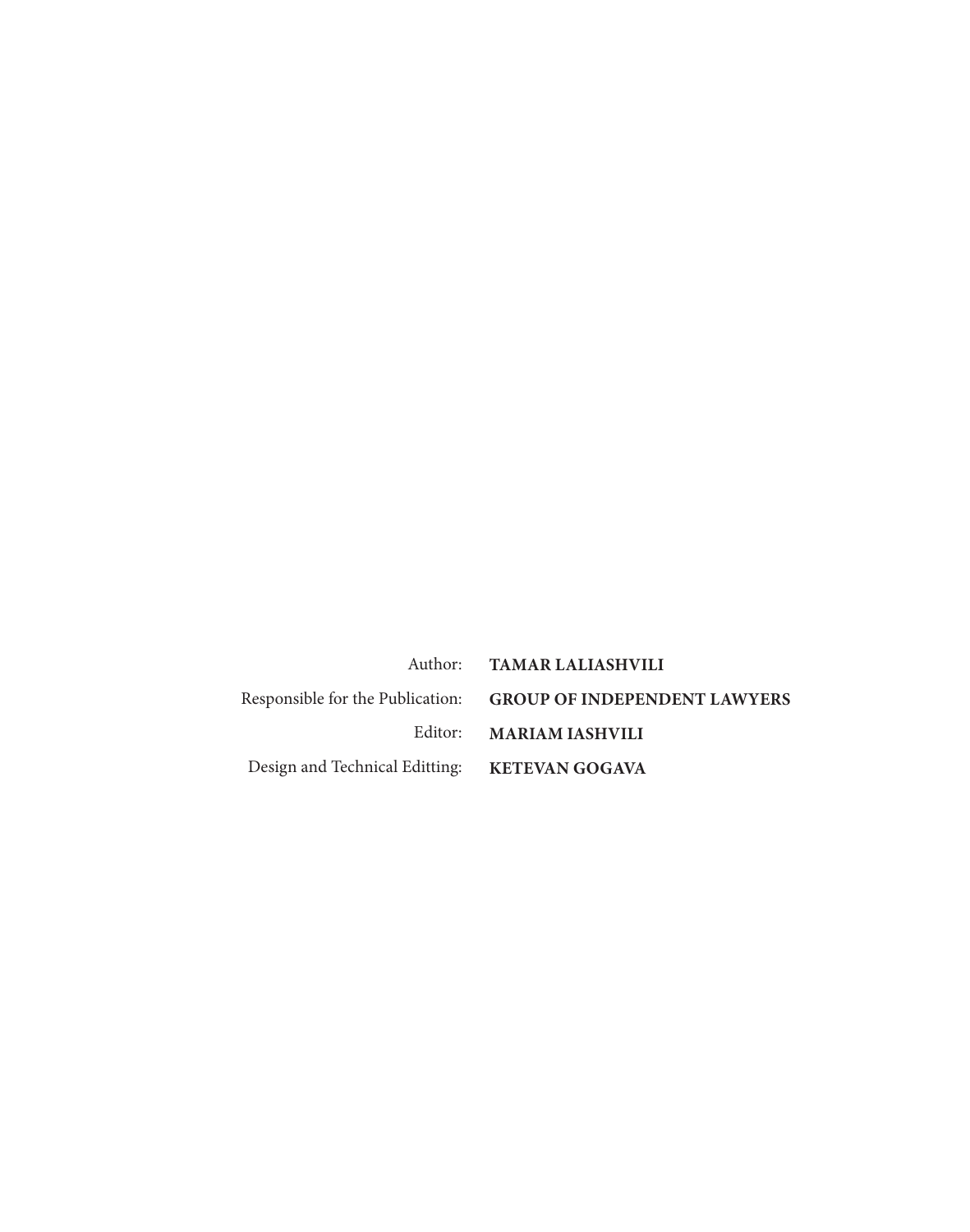# **TABLE OF CONTENTS**

| 1. JUDICIAL REFORMS IN A TRANSITIONAL DEMOCRACY, FORMS OF                          |
|------------------------------------------------------------------------------------|
| 2.6. Venice commission opinion, ECtHR caselaw on vetting process and its bodies 10 |
|                                                                                    |
|                                                                                    |
|                                                                                    |
|                                                                                    |
|                                                                                    |

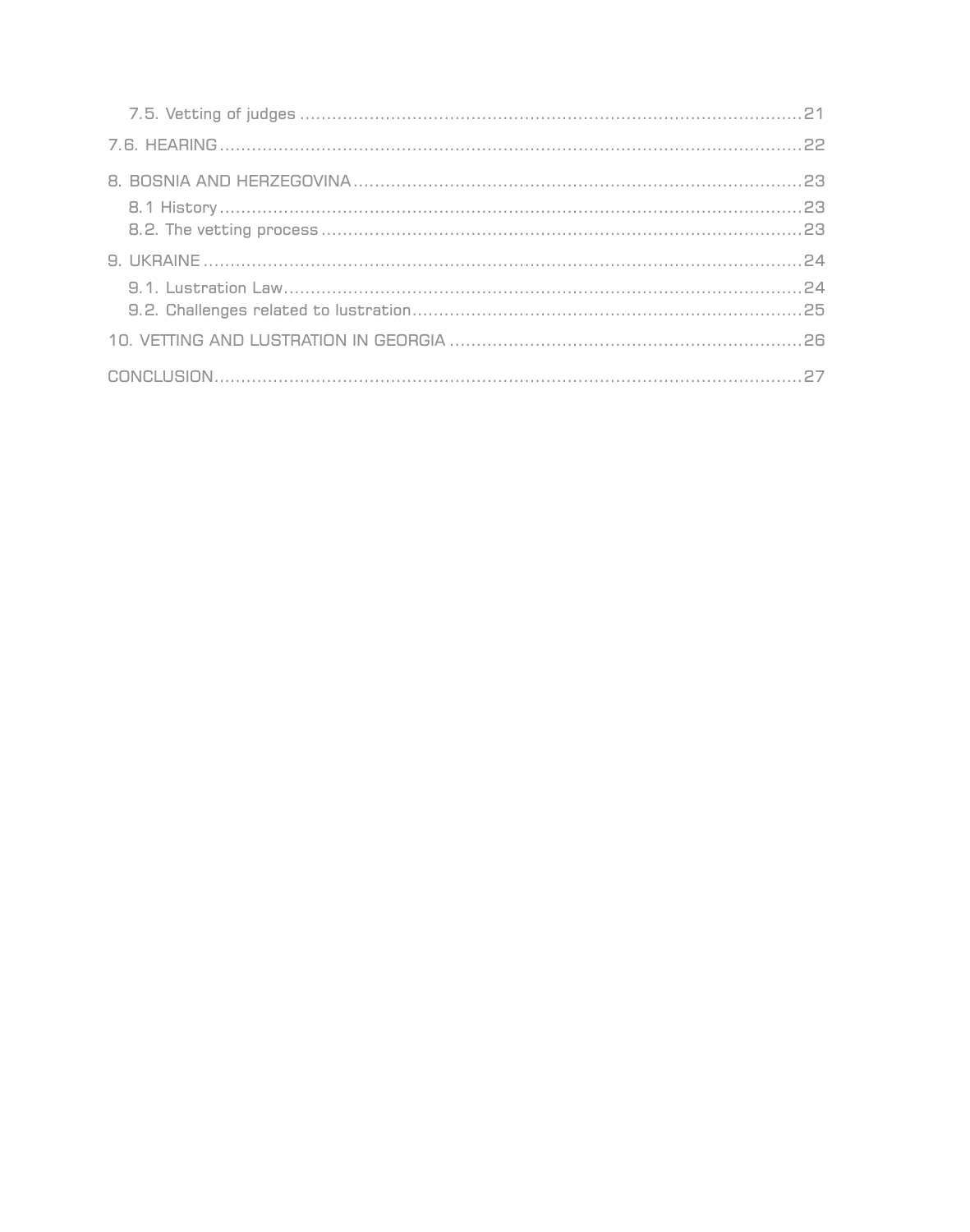# **PURPOSE OF THE RESEARCH**

According to international experience, in the event of a democratic replacement of the old authoritarian regime with a new one, there are various possibilities for overcoming the injustices committed by the previous government, including lustration and vetting laws.

Overcoming the past always acquires preventive function. Avoiding the recurrence of injustices and gross human rights abuses committed under the old regime in the future has become a driving force in overcoming the past in many countries. It is the fact of human rights violations brought to light that prevent the attempt to create an authoritarian regime in the future.

After the collapse of the Soviet regime, all post-Soviet countries selected for the research project faced changes in government and reforms, including judicial reform. These countries are characterized by the Soviet model of the judiciary, where the third branch of power was subject to the party and its will, based on the principles of centralized democracy and the unification of power. The court was under the control of the Communist Party. The Communist Party controlled the court through various mechanisms, for example, giving guidelines outlining the political direction and main tasks of the court. Telephone justice prevailed. Prior to the verdict, the judge was called from the party's central committee to determine the operative part of the decision. The judiciary was not an independent branch but only a judiciary whose main purpose was to carry out party policies. Judges viewed themselves as servants of the state, serving the government and the ruling party, which is partly what is happening in Georgia today.

Despite years of change of government and system, as well as a number of judicial reforms, in these countries, including Georgia, the incumbent government, regardless of which political force it belongs to, tries to influence the judiciary and politicize the judiciary. Many former post-Soviet countries (eg the Czech Republic, Germany, Romania) have overcome the problems through legislative changes, including the use of the Vetting and Lustration Law, and judicial reforms. Many of them are currently members and some are associated to the European Union, and are still combatting problems in court.

With the dominant group of judges in Georgia, so called clan<sup>1</sup> monopolizing the reins of administration, judicial independence has faced the most difficult challenge: clan is controlling the behavior of judges, influencing them inappropriately, acting in a coordinated manner, and managing to monopolize all levers of power<sup>2</sup>. The clan was able to appoint judges close to him to vacant positions<sup>3</sup>, thus already having the leverage to influence judges. The clan has established ties with other branches of government and serves the political interests of the government. In fact, it is an extended arm of the executive branch<sup>4</sup>. The only way to solve this problem is to study and analyze experience of Eastern European countries the which through vetting and lustration laws have managed to solve the problems with regard to the judiciary.

Many eastern European countries have make systemic and personnel related changes in judiciary, through vetting and lustration, which provides one of the main tools of ensuring judicial independence. Namely, it is possible to remove from the system some discredited judges and prevent those persons, who have been followed instructions of socialist party, later other governing parties also served to State security services<sup>5</sup>. Today, it is

<sup>5</sup> The Rule of Law and Transitional Justice in Conflict and Post-conflict Societies: Report of the SecretaryGeneral. UN Security Council S/2004/616, 23 August 2004, p. 2, available at: http://www.un.org/en/sc/documents/sgreports/2004.shtml



<sup>1</sup> **Evolution of clan based governance in Georgian judiciary since 2007, Tsikarischvili K., https://dfwatch.net/ evolution-of-clan-based-governance-in-georgian-judiciary-since-2007-53155**

<sup>2</sup> Compilation of articles on justice, 2020. Judicial self government in Georgia, problems and perspectives, Nino Tsereteli and Salome Kvirikasvhili, p. 15

<sup>3</sup> **Evolution of clan based governance in Georgian judiciary since 2007, Tsikarischvili K., https://dfwatch.net/ evolution-of-clan-based-governance-in-georgian-judiciary-since-2007-53155**

<sup>4</sup> https://www.transparency.ge/sites/default/files/corruption\_risks-geo.pdf, Transparency International, Risks of Corruption in the Court system, p. 29.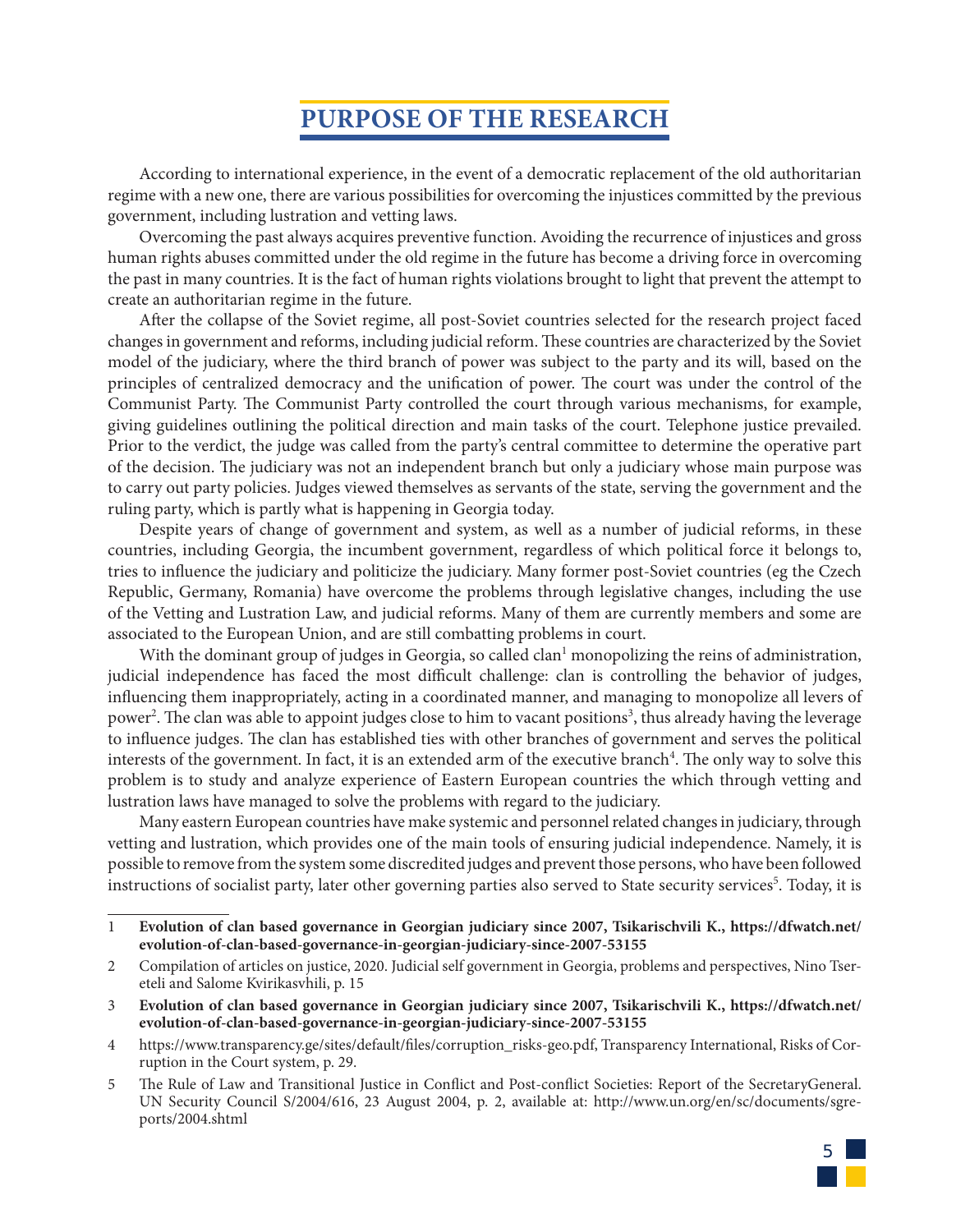important to implement personnel related changes in Georgian judiciary, namely suspend those judges who have violated human rights for years, followed instructions of executive branch, illegally cooperated with State security service, entered into corrupt deal, are dishonest and incompetent.

The study aims to examine the former post-Soviet countries of Eastern Europe, namely, how they were able to implement the EU rule of law standard in terms of judicial independence, what knowledge and experience we can gain for Georgia to balance the independence and efficiency of the judiciary.

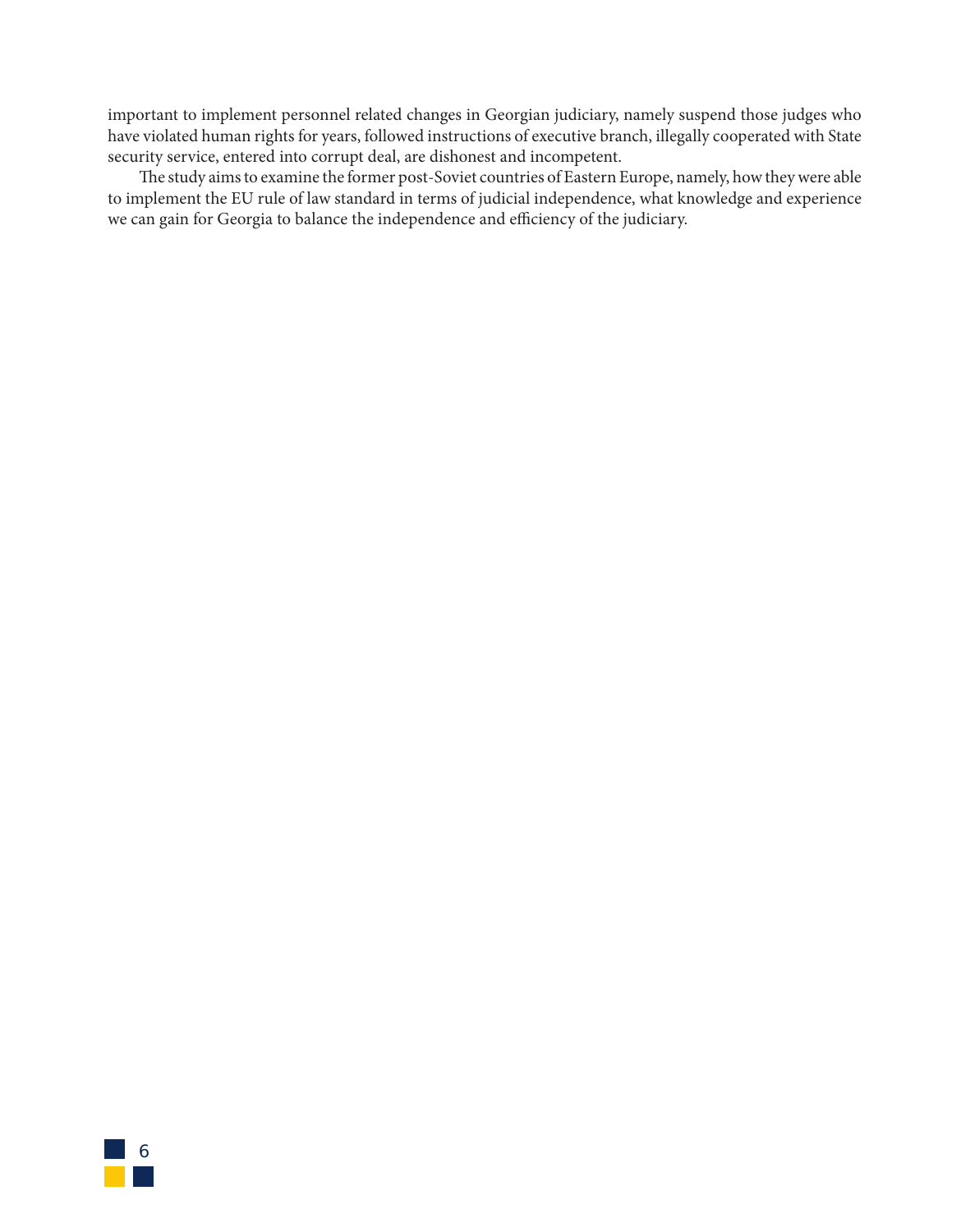# **1. JUDICIAL REFORMS IN A TRANSITIONAL DEMOCRACY, FORMS OF LUSTRATION AND VETTING IN THE JUDICIARY**

Vetting process accompanies the transition period of the former Soviet countries to democracy and is driving force.

*The vetting process* is defined in the literature as the process of verifying candidates for public office by authorized institutions, and the *lustration* as a process*,* which ensures the publication of the names of individuals who have deliberately, secretly collaborated with security services<sup>6</sup>

Vetting in terms of justice is effective in transitional democracy. Judges and prosecutors must be suitable for the positions they hold.

One of the main goals of this reform measure is to strengthen the credibility and accountability of the public sector and to restore trust in national institutions and the government.7 The entire vetting process covers areas in the public sector where human rights abuses are more prevalent, such as the police, the penitentiary, and the courts<sup>8</sup>.

Under vetting law, vetting in the judiciary is carried out through a thorough examination and evaluation of the skills, professionalism, personality, property and other aspects of specific officials of the court staff (justice system).

The legal consequences of the vetting process are: sanctions, including dismissal, prevention of holding a similar position, threatening to make the past public, forcing a person to resign voluntarily.

Vetting helps prevent people who have violated the rights of others from re-occupying similar positions. 9

*Lustration:* distinction is made between **exclusive**, **inclusive**, **reconciliatory**, **mixed personal** system of lustration. **The exclusive lustration** system prevents individuals associated with the previous regime from holding certain positions in the public service under the new regime.

**The inclusive** and R**econciliatory** system seeks to reintegrate such individuals, giving them a second chance. These persons have this right provided that they reveal the truth, in particular their activities under the old regime (inclusive system), after which the truth (reconciliatory system) is verified. Mixed Systems is a combination of these two systems.<sup>10</sup>

Exclusive system is the strictest system, and the most radical way out of the past. This system was chosen by the Czech Republic. There is no positive or negative evaluation of these systems because there is no hierarchy in these systems. The choice depends on the political traditions and the path that leads to the transition to democracy. Countries where the transition to democracy was agreed upon ( Hungary, Poland) have chosen as the inclusive or reconciliatory system. In countries where the revolution took place even in the case of the velvet revolution, e.g. In the Czech Republic, an exclusive system was predominant.

<sup>10</sup> David, Roman: Lustration and Transitional Justice. Personnel Systems in the Czech Republic, Hungary, and Poland, University of Pennsylvania Press, Philadelphia, 2011, pp. 27-39.



<sup>6</sup> Czarnota, Adam. ― Lustration, Decommunisation and the Rule of Law. ― The Hague Journal on the Rule of Law 1 (2009): 307–36. https://doi.org/:10.1017/S1876404509003078

<sup>7</sup> The Rule of Law and Transitional Justice in Conflict and Post-conflict Societies: Report of the SecretaryGeneral. UN Security Council S/2004/616, 23 August 2004, p. 2, available at: http://www.un.org/en/sc/documents/sgreports/2004.shtml

<sup>8</sup> The Rule of Law and Transitional Justice in Conflict and Post-conflict Societies: Report of the SecretaryGeneral. UN Security Council S/2004/616, 23 August 2004, p. 2, http://www.un.org/en/sc/documents/sgreports/2004.shtml

<sup>9</sup> United States Department of State Transitional Justice Initiative: Lustration and Vetting (2016), p. 1, available at: https://www.state.gov/documents/organization/257775.pdf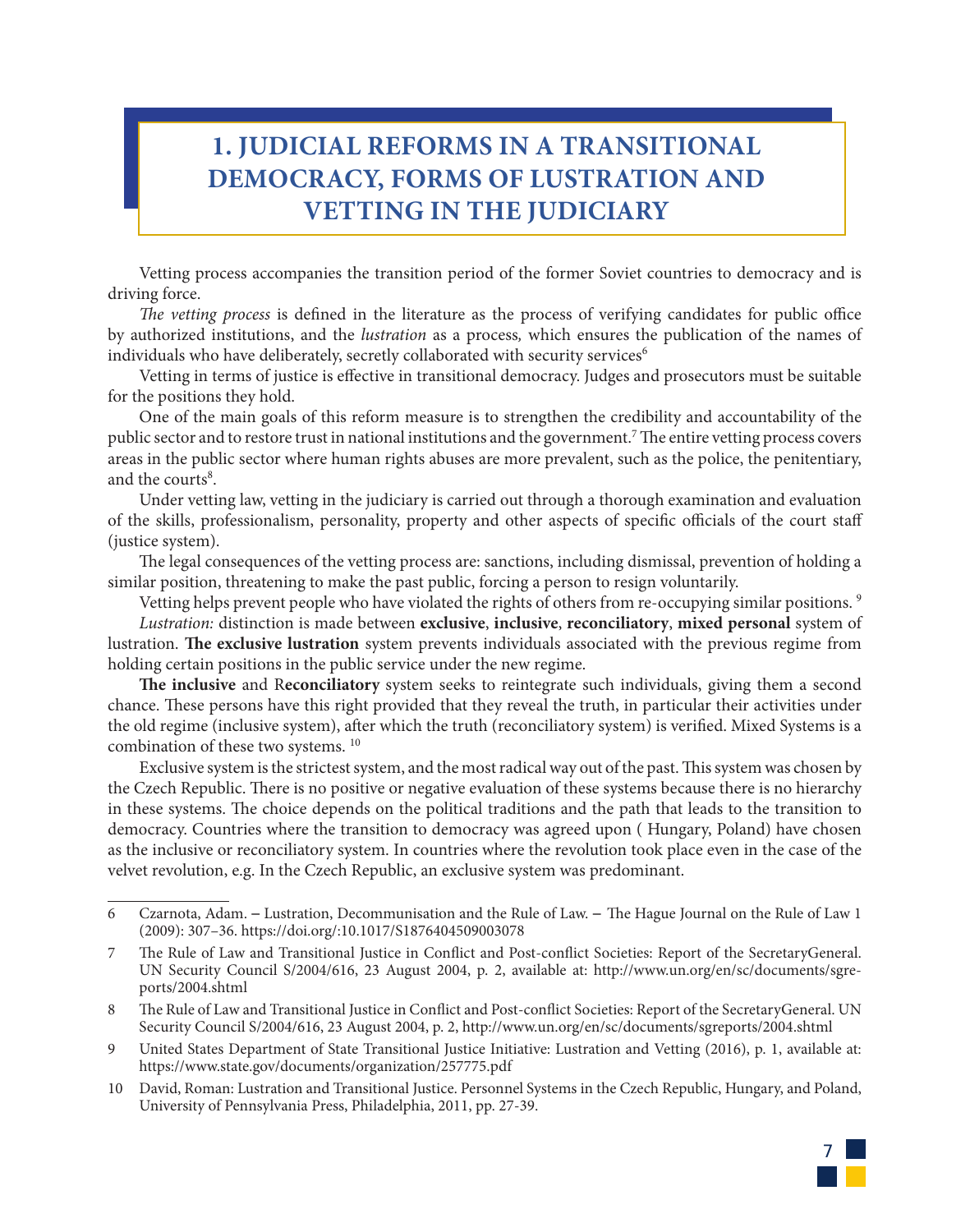# **2. ALBANIA**

In Albania, after the overthrow of the communist regime, there was initially no lustration or vetting law for judges and prosecutors serving in the Soviet regime. All subsequent governments, regardless of which political force they belonged to, exercised their influence over the judiciary and politicized the judiciary, so the EU called for a review of the justice system. The situation is similar in Georgia. A mandatory requirement for EU membership was, among other things, justice reform, including judicial reform, within which the vetting law was to be drafted.<sup>11</sup>

According to veting Law, the vetting process, includes review of all judges and prosecutors in terms of their professional skills, property, and alleged links to organized crime (Asset assessment, (b) Background assessment, and (c) Proficiency assessment).

*The reform of the judiciary was aimed at:*

- 1. reorganizing the judiciary through the vetting process;
- 2. Creating an effective anti-corruption unit in the prosecution system;
- 3. Ensuring real independence of the judiciary;

# **2.1. Vetting-'s bodies**

Vetting-'s process implied the formation of two institutions:

- 1. First the first instance Commission, the Independent Commission of qualification
- 2. Appeal Chamber

These institutions are monitored by International Monitoring Operation – international monitoring mission, under European Union, which consists of judges and prosecutors selected from different EU countries.12

## **2.2. Basis for Ensuring the Fairness of the Vetting Process**

#### A. **Vetting Commission and its Staffing:**

To ensure the fairness of the vetting process, the law sets out a number of prerequisites and requirements for evaluating individuals who may become members of these commissions. Selected members should not be employees of the State Security Service of the 1990s and their favorites. However, the composition of the vetting commission was delayed due to the political crisis that arose between the two parties (SP and DP). At the end of 2017, one year after the start of the reforms, a vetting commission was formally set up, as well as a Judicial Appointment Council. In the first months they did not present the results of their work at all.

#### **Vetting Commission**

4 Qualification (vetting) Commissions have been set up, which are considered to be the first instance. (Qualifications Commission). The commission is composed of three members. They do a complete revision.

<sup>12</sup> Romeo Merruko (2017), "Albania: Role of International Actors in the "Vetting" Process", Mondaq, available at: http://www.mondaq.com/x/550690/Constitutional+Administrative+Law/Role+Of+International+Actors+In+ The+Vetting+Process



<sup>11</sup> https://euralius.eu/index.php/en/library/albanian-legislation/send/98-vetting/1-law-on-transitional-re-evaluation-of-judges-and-prosecutors-en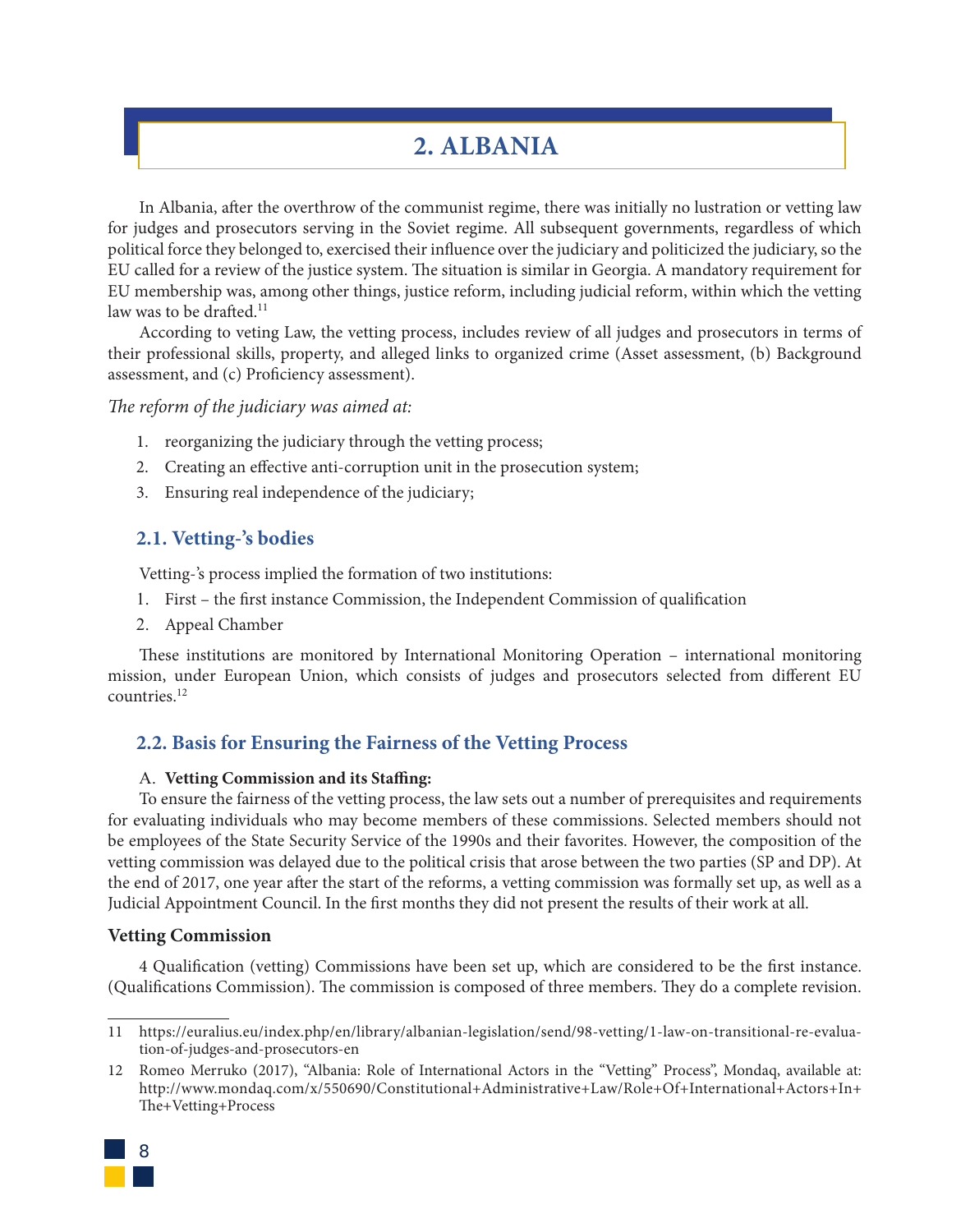Various oversight bodies have been set up to ensure that the Vetting Commission makes the right decisions: the Qualifications Chamber as an appellate body and two public commissioners (öffentliche Kommissare). At the same time, these institutions are monitored and controlled by the International Monetary Fund (IMO).13The Appeals Chamber is an oversight body, in addition to the specialized Qualifications Chamber in the 7-member Court of Appeals. Later, in order to protect the interests of the participants in the process, two so called Public Commissioners. These vetting bodies should act in cooperation with international monitoring operation jointly funded by EU and US. It is important that international observers do not have a decision-making function, they are limited to observation and advice.

Initially, 191 candidates applied for membership, of which only 68 met the requirements of the law. Although the list of candidates was made public before the voting, their biographies were not known. Through the efforts of the media, it became publicly known that some of them had received low level of legal education or had the support of a political camp. Because of this, these commissions came under fire. The criticism was that it was not a transparent process, even though the public interest was too great.

## **2.3. Delay of the vetting process.**

Reasons of delayed process of vetting are very close to the question of whether there really is a political will to clean up the judiciary?

The factual grounds for delaying the process were established.

Vetting began with delays, including the staffing of vetting's bodies did not occur within the first timeframe set.

Problems of competence and subordination have not been resolved to date. A shortage of justice staff was revealed. One of the reasons for this is the Albanian School of Magistrates, the completion of which is a prerequisite for the appointment of a judge, who has a maximum of 25 graduates per year. Currently, many judges are leaving the judiciary, partly because of age, partly because of vetting, because they dont want to participate in the review process. The government has not been able to fulfill its obligations in full technically and financially. The professional education of the vetting commission staff was also unsatisfactory. Parliament has failed to fulfill its obligation to set up a special commission in Parliament with the participation of experts and community representatives to coordinate, monitor and control the implementation of certain reform objectives. The issue of the staff of the members of the vetting commission is also disputed. In 2018, both public commissioners in the vetting process were fired, at the request of international observers. One of the grounds for dismissal was, among other circumstances, that this commissioner had hired staff in violation of the rules of the process and had obstructed the activities of the institution.In general, the advice of international observers was not discussed in the parliament at all, which is explained by the personal interest of individual MPs. Apart from the lack of government will to implement justice reforms, there is also no transparency for the public, which has high expectations for justice reform.

# **2.4. The components of the review process.**

review of the process is based on three elements:

- 1. asset assessment
- 2. (b) background assessment,
- 3. (c) proficiency assessment
- *asset assessment, evaluation of the property*



<sup>13</sup> Justizreform unter Beschuss, 28. Juli 2020, vonAnja Troelenberg, https://ba.boell.org/de/2020/07/28/justizreform-unter-beschuss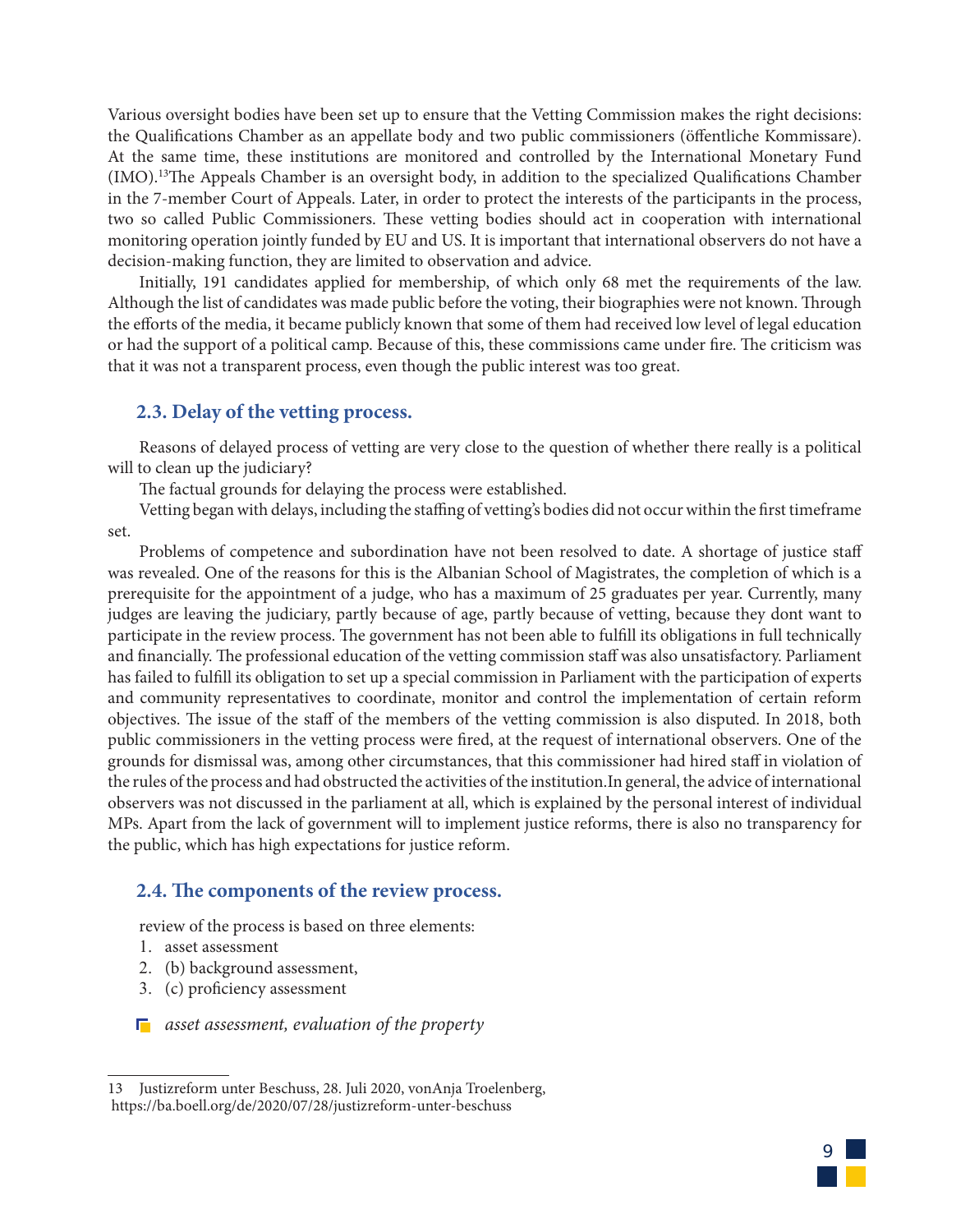Asset assessment is the first element of vetting law which sparked strong opposition from judges and prosecutors, which quickly resulted in resignation statements to avoid the vetting process. The main axis of property valuation is the audit of the value of the entire property, the declaration, the valuation of the legitimacy of the property, in particular all property liabilities that lie behind the property, and hence the personal interests of the subject of assessment and other person connected to him/her.<sup>14</sup> All judges and prosecutors are obliged to declare their property. Any person whose property is under investigation should be given the opportunity to justify the origin of his property, to substantiate his legitimate grounds (income tax return). The property owner must submit all the necessary documents together with the property declaration to confirm the truth and legality of his information. If the declared property is more than twice its legal income, the person being assessed is considered guilty and will be released from the jurisdiction if he/she does not prove the opposite.

#### *.Background Assessment*

This includes a declaration and other data to determine an individual's connection to organized crime. If such a review establishes the guilty connection of the person being evaluated in relation to the individuals involved in the organized crime, he will be dismissed if he does not prove otherwise.

#### *Proficiency Assessment*

Professionalism assessment ensures that the skills of each subject are tested. Judges are assessed according to the skills of the judge. While prosecutors are tested by their ability to conduct investigations. The assessment of professionalism also provides an examination of the organizational skills of the person being examined, an assessment of ethics, personal qualifications, based on the standards established by law.

Individuals with insufficient grading will be recommended to undergo training at the Magisters hool, while those who are assessed as not suitable for the relevant skills will be dismissed from the position.

## **2.5. Criticism**

After the vetting law was passed, the law was appealed to the Constitutional Court.

On 30 August 2016, the Constitutional Court suspended the law and requested the amicus curiae Venice Commission to comply with international law, including the European Convention on Human Rights. The results of the vetting commission, namely the discharge from judicial office has been complained off in ECtHR. The European Court in the case of მაისს Xhoxhonaj v. Albaneti (Application no. 15227/19) has examined the facts with the respect to the judge Xhoxhonaj, which has been dismissed by decision of vetting commission and final ruling of the Chamber of Appeal. On the discussion of this ruling, see below.

## **2.6. Venice commission opinion, ECtHR caselaw on vetting process and its bodies.**

#### *The Constitutional Court addressed four questions to the Venice Commission.*

*The first question before the* Venice Commission was: Does the participation of judges in the vetting process constitute a conflict of interest, since the judges of the Constitutional Court are the subjects of this law. The Venice Commission concludes that the court cannot be relieved of its duty to resolve the issue due to the alleged interest. The Venice Commission emphasizes the Bangalore principles of judicial conduct, which prescribes and offers judges ways to remedy such situations, and determines that in order for a judge not to be biased, he should not normally take part in such a case, although disqualification of a judge is not necessary

<sup>14</sup> Council of Europe (2016), "Albania Amicus Curiae Brief For The Constitutional Court On The Law On The Transitional Re-Evaluation Of Judges And Prosecutors(THE VETTING LAW) ", Adopted by the Venice Commission, available at: http://www.venice.coe.int/webforms/documents/default.aspx?pdffile=CDL-AD(2016)036-e

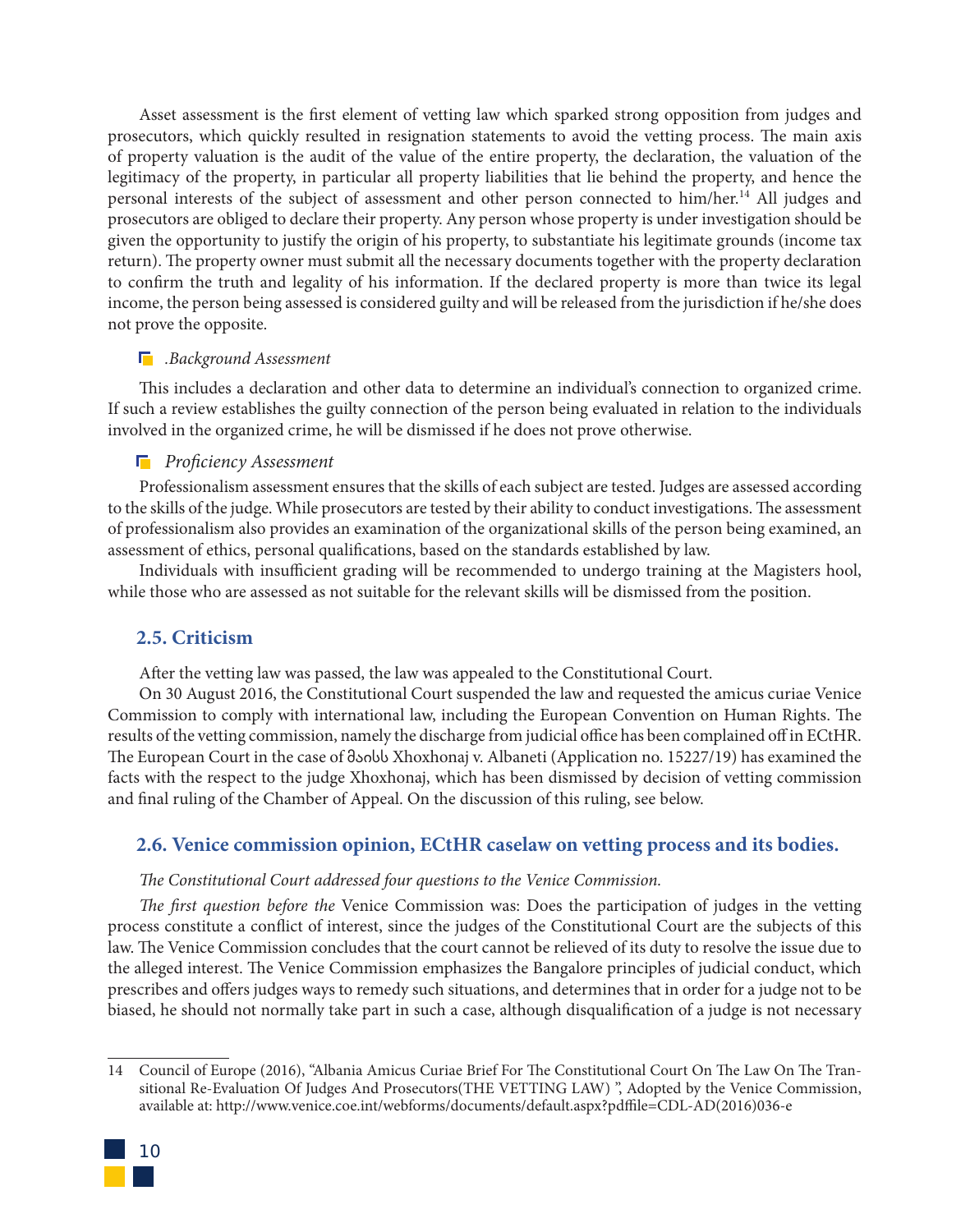if creating another tribunal for this case is impossible. These are always the cases where the disqualification of a judge leads to a denial of justice.15 If a judge fails to meet the requirements of the vetting law, he or she can resign himself / herself, but also the judge may be forced to resign in various instances, but until it is initially considered that all judges act in good faith. Incumbent judges have the right to discuss vetting law. According to the Venice Commission, all judges of the Constitutional Court are subject to vetting law.

*The second question* is whether the principle of separation of powers and balance is violated, as vetting procedures are carried out by institutions owned by the executive, such as the High Inspectorate of Declaration and Audit of Assets and Conflict of Interest ("HIDAACI") and Classified Information Security. Directory ("CISD"). The Venice Commission stressed that the involvement and use of these institutions in the investigation and examination of evidence does not constitute a breach of checks and balance, while evaluation of the information and evidence obtained by the executive belongs to independent commission and appellate chamber. According to the law, the executive body is responsible for preparing the report, the final decision is in the hands of an independent commission and the Appeals Chamber.<sup>16</sup> The information collected by CSID or HIDAACI is a final decision. This information is finalized by an independent commission and the Appeals Chamber or independent institutions established by the Assembly.17

*The third question,* which was raised with the Venice Commission: lack of opportunity for judges and prosecutors to appeal the decision of the review institutions to a domestic court, whether it violates the requirement of Article 6 of the European Convention on Human Rights for a fair trial. The Venice Commission stressed that the Chamber of Appeals could be deemed as a specialized jurisdiction (paragraph 63 of the Opinion), which grants broad rights and guarantees to people who will be treated in the re-evaluation process. Article c of the Annex obliges the Appeals Chamber and the Independent Commission to safeguard a fair trial guarantee.

*Fourth question: Do* the norms of the law contradict the requirements of Article 8 of the European Convention on Human Rights to protect the private and family life of judges and prosecutors? The Venice Commission concludes that background assessment cannot be regarded as an unjustified interference with private and family life and is in full compliance with Article 8 of the European Convention on Human Rights. In this case, the disproportionate relationship of judges and prosecutors with those involved in organized crime poses a threat to national security and public safety. The purpose of the vetting law to investigate such contacts is justified. However, the assessment is entirely under the control of the Appeals Chamber<sup>18</sup>.

The European Court of Human Rights in the case of Xhoxhonaj v. Albania discussed the decision of the Vetting Commission and the Court of Appeals to terminate the power of the judge, in particular the important specific issues raised by the applicant before the European Court of Human Rights, which arose during his dismissal of the applicant by the Vetting Commission. The ECtHR came to the conclusion that the decision to dismiss a judge through vetting procedure did not violate the rights guaranteed by the European Convention on Human Rights.

In considering the complaint, the court held that

[1] Xhoxhonaj v. Albaneti (Application no. 15227/19), § 139

18 http://www.legalpoliticalstudies.org/wp-content/uploads/2017/06/Policy-Analysis-An-Analysis-of-the-Vetting-Process-in-Albania.pdf

https: //www.venice.coe .int / webforms / documents / default.aspx? pdffile = CDL-AD (2016) 009-e



<sup>15</sup> http://www.legalpoliticalstudies.org/wp-content/uploads/2017/06/Policy-Analysis-An-Analysis-of-the-Vetting-Process-in-Albania.pdf

<sup>16</sup> https://www.kas.de/c/document\_library/get\_file?uuid=716633b5-d14e-1267-26f8 oogle.com/search?q=Vetting+law&rlz=1C5CHFA\_enGE833GE833&oq=Vetting+law++&aqs=chrome..69i57j35i39j0i19j0i19i395j0i19i22i30i395l6.16584j1j7&sourceid=Frome

<sup>17</sup> 4 Council of Europe (2016), "Albania Amicus Curiae Brief For The Constitutional Court On The Law On The Transitional Re-Evaluation Of Judges And Prosecutors (THE VETTING LAW)", Adopted by the Venice Commission, available at: http: // www.venice.coe.int/webforms/documents/default.aspx?pdffile=CDL-AD(2016)036-e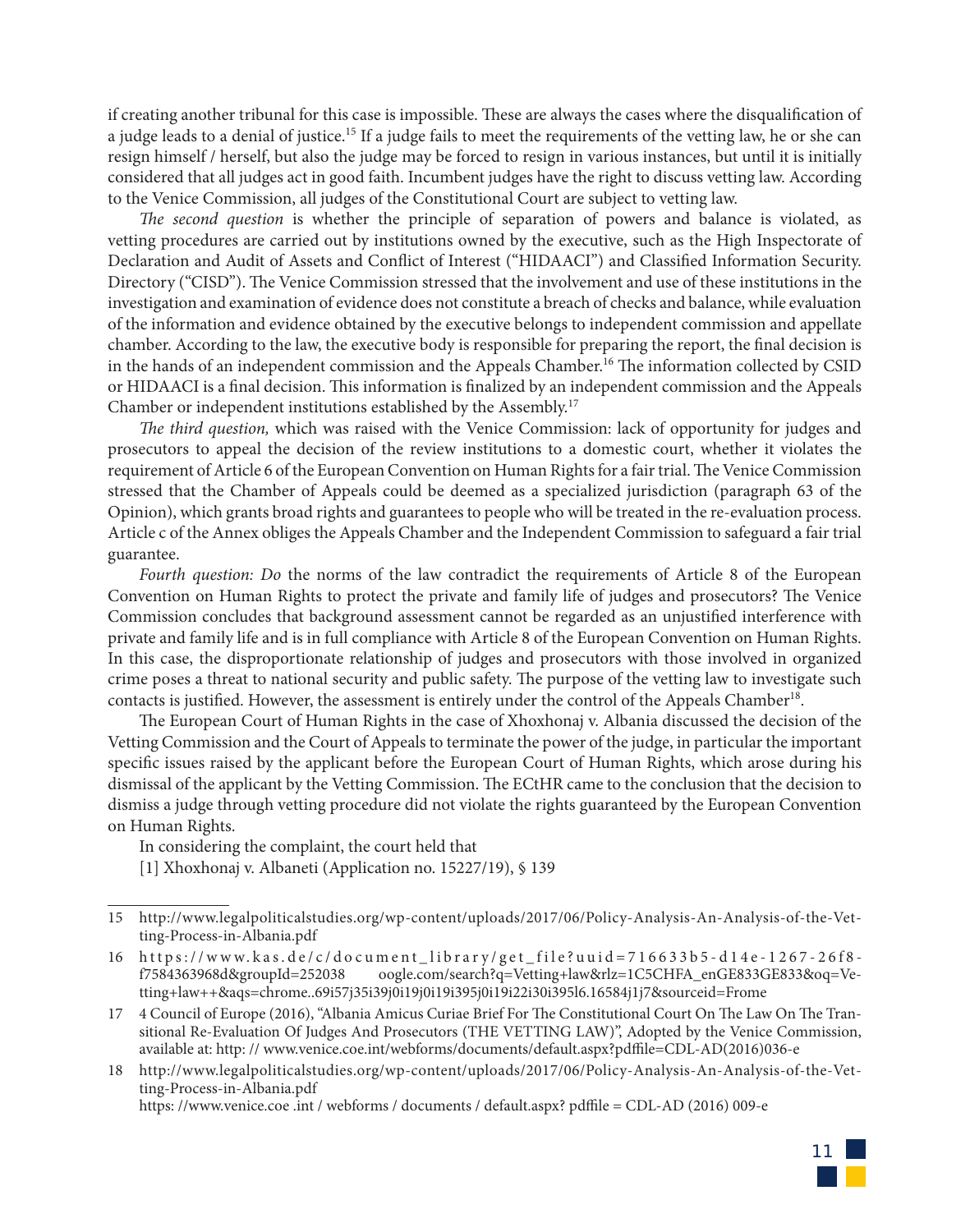- [2] Xhoxhonaj v. Albaneti (Application no. 15227/19), § 295
- [3] Xhoxhonaj v. Albaneti (Application no. 15227/19), § 299, 300
- [4] Xhoxhonaj v. Albaneti (Application no. 15227/19), § 297, 298
- [5] Xhoxhonaj v. Albaneti (Application no. 15227/19), § 310-317

[6] The Venice Commission also stated that the vetting of judges and prosecutors was not only justified but necessary to protect [the country] from the scourge of corruption, which, if not addressed, could completely destroy the judicial system, Xhoxhonaj v. Albaneti (Application no. 15227/19), § 392

## **2.7. Consequences**

After the adoption of the vetting law, the vetting commission made its first decisions in March 2018, a decision concerning the dismissal of a judge of the Constitutional Court who failed to prove the origin of property worth hundreds of thousands of euros. Since then, the cases of 276 judges have been heard. Only 113 retained their positions. 100 were fired, largely because of unsubstantiated property. 35 judges signed a statement of resignation, 22 trials were suspended and 2 persons were temporarily suspended. The Appeals Chamber considered 63 cases, of which 15 were reversed. It all had its consequences. Many judges expired mandate and were not reappointed, leaving one out of the nine judges in the Constitutional Court. In the Supreme Court, one out of the 17 judges remained, rendering both courts incompetent. This was followed by a political crisis, with the ruling party using the incompetence of the judiciary to its advantage and passing unjust laws. Therefore, the question has been repeatedly asked whether the reform has become a victim of its own consequences. However, this question was answered in the negative.

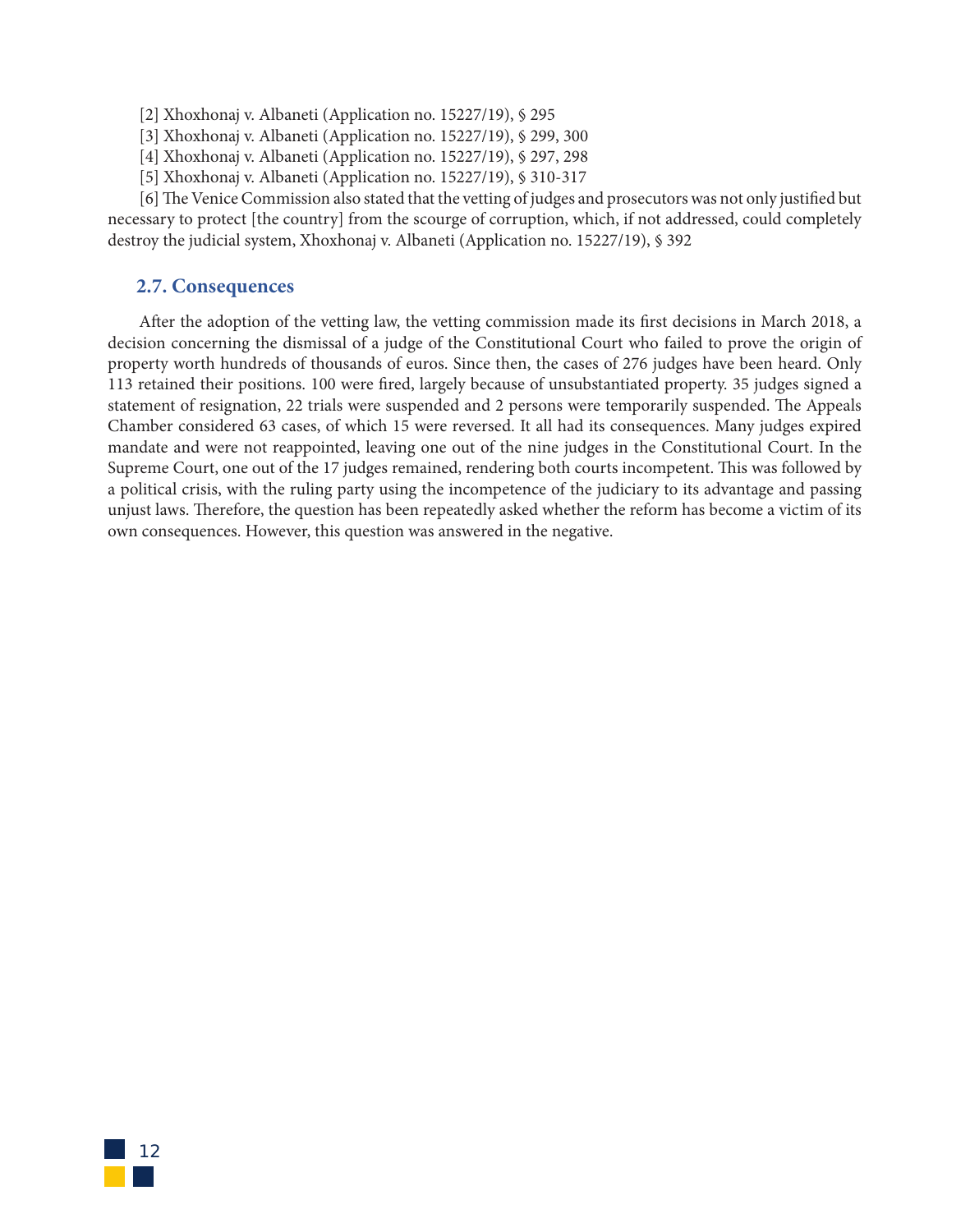# **3. ROMANIA**

## **3.1. Personal changes – Lustration**

In Romania, there was no lustration in the field of justice. This meant that no personal changes were made to overcome the socialist past. A related statement was made in 1990. This was contained in the Decree Law No. 140 of 11 May 1990 on the Appointment and Salary of Justice Staff. This law provides for the review and inspection of the entire staff of the Ministry of Justice and the Prosecutor's Office, in order to eliminate morally and professionally inappropriate persons, and to appoint staff with new credible values to implement the principle of irreversibility<sup>19</sup>. The 1992 Common Courts Act strengthened the independence of the judiciary by without the removal of morally and professionally incompatible persons. It is clear that Romania's legal policy regarding the rights of judges focuses on improving the education and training of the next generation. Much effort has been made in this regard. In 1997, an amendment to the Law on Common Courts established the Institute of Judges. This institute was for the graduates of the Faculty of Law, as well as for the professional development of the current judges. Until 2004, these reforms were considered successful. However, problems are also acknowledged. 20

#### **3.2. consequences.**

Education and upbringing alone were not enough for the independence of the judiciary, and the fight against corruption was seen as one of the means. A package of anti-corruption bills was introduced in Parliament in 2002. An investigation has been launched against 35 judges. Charges were brought against 9 judges. Corruption was still raging in court. $21$ 

<sup>21</sup> https://drive.google.com/file/d/18IDC7vuXcfSZK\_O8M0alGvI2sc1ktD5F/view?fbclid=IwAR0lFvwfsP3L-DloalUK43I4rMDL7yVW6uOFtn5PL0psaxs1Bv



<sup>19</sup> The Venice Commission also stated that the vetting of judges and prosecutors "was not only justified but necessary to protect [the country] from the scourge of corruption, which, if not addressed, could completely destroy the judicial system, Xhoxhonaj v. Albaneti (Application no. 15227/19), § 392

<sup>20</sup> https://drive.google.com/file/d/18IDC7vuXcfSZK\_O8M0alGvI2sc1ktD5F/view?fbclid=IwAR0lFvwfsP3L-DloalUK43I4rMDL7yVW6uOFtn5PL0psaxs1Bv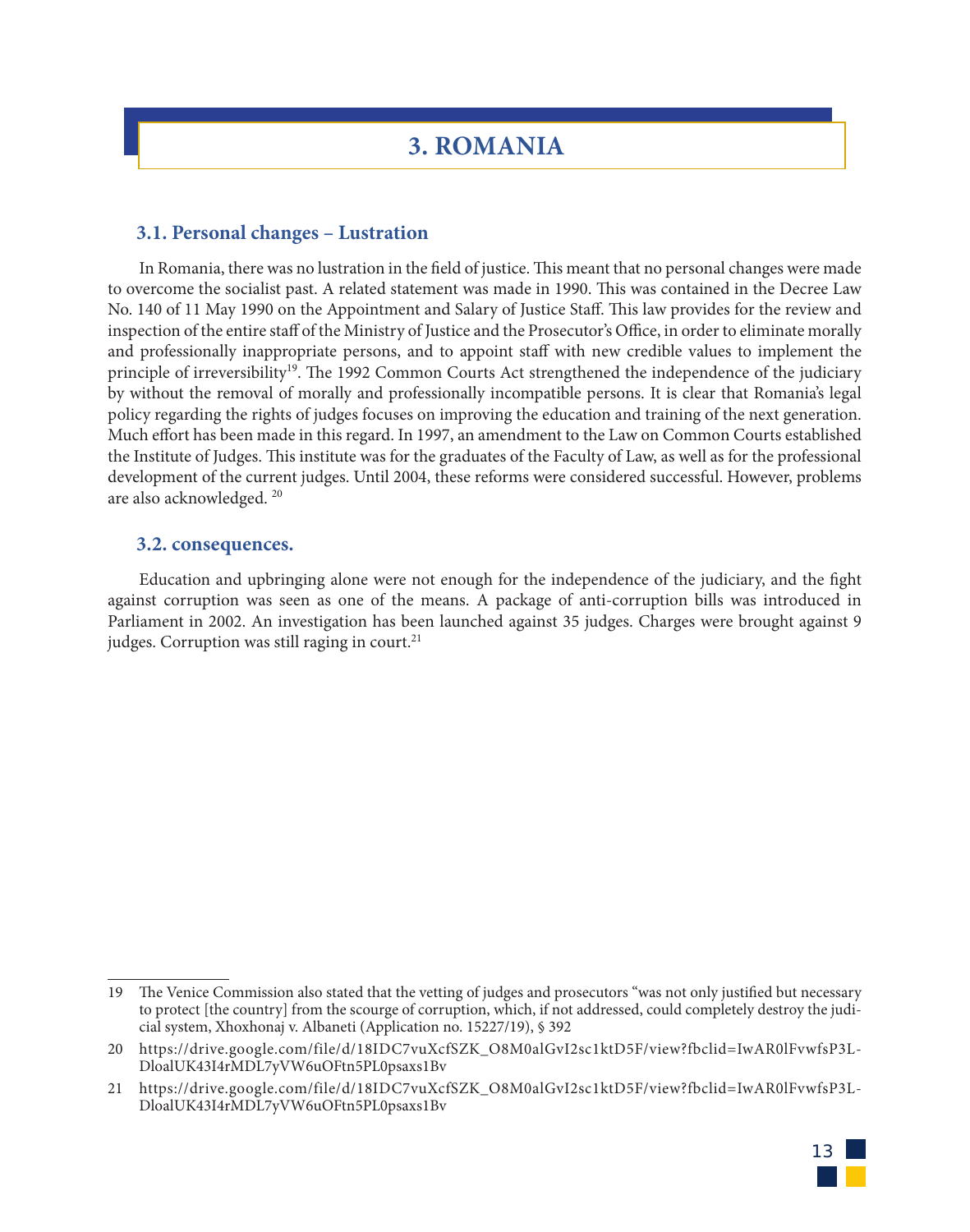# **4. POLAND**

### **4.1. Judiciary After the collapse of the Soviet system.**

After the collapse of the Soviet system, Poland introduced a less restrictive model of lustration, although the Lustration Law did not impose any restrictions on members of the Communist Party or public officials before 1989 on further political, legal, academic, military life. The fact that in 1989 superficial judicial reforms were implemented is no longer in doubt. The lustration law was passed in 1997 but was not enacted until 1999. In 1998, the V Department (Lustration Court) was established in the Warsaw Court of Appeal<sup>22</sup>.

### **4.2. Lustration**

The definition of the concept of lustration was not in the law. In Poland, lustration meant: examining the connection of individuals related to public service with the security service, only for those who held public service positions in a new democratic country or were candidates for such positions. Lustration was aimed at decommunization. The goal was to clean up the community – wild lustration. This was the period when a list of certain individuals was published who were accused of having close ties to the former communist security service. These individuals had no right to appeal. Wild lustration has become a powerful tool in Polish political life.

Under the law, there was an obligation for all persons who had held public service positions in Poland before the power transformation in 1989, or who wished to hold such a position in the future, to declare whether they had cooperated with the State Security Service in 1944-90. The obligation to make a statement rested with a wide range of people, including judges <sup>23</sup>.

Lustration contained parts A and B, namely no

- A- connection and cooperation;
- B- The above would not be made public, it was a secret.

If the response to the collaboration was positive, a detailed description of the collaboration was mandatory, with the names of these individuals being publicly announced as a list.

However, such persons could still run in the elections, and be candidates for public office. The voters were entrusted with the right to decide on their future. Punishment was only for lying or providing incorrect information about cooperating with the security services. Cooperation with security services itself was not punishable; The lustration involved the initiation of a fraud case, which was considered by the lustration court. Despite the lack of concept, the Lustration Law included three elements:

- a. State Security Institute During the Communist Period, 1944-90
- b. Persons holding positions in public service.
- c. Past Cooperation<sup>24</sup>.

<sup>24</sup> H. Zihang, Die Aufarbeitung der Kommunistische n Staatssicherheizsdienste in Deutschland und Polen, S11 ff



<sup>22</sup> Justizrecht und Justizreform in Polen, Vries, Tina ˜deœ . – 2004, S.7ff. https://www.laender-analysen.de/polen/pdf/ PolenAnalysen17.pdf

<sup>23</sup> Lustration, Akten Öffnung, demokratischer Umbruch in Polen, Tschechien, der Slowakai und Ungarn, Münster, 2005, D. Bingen, S. 19, 57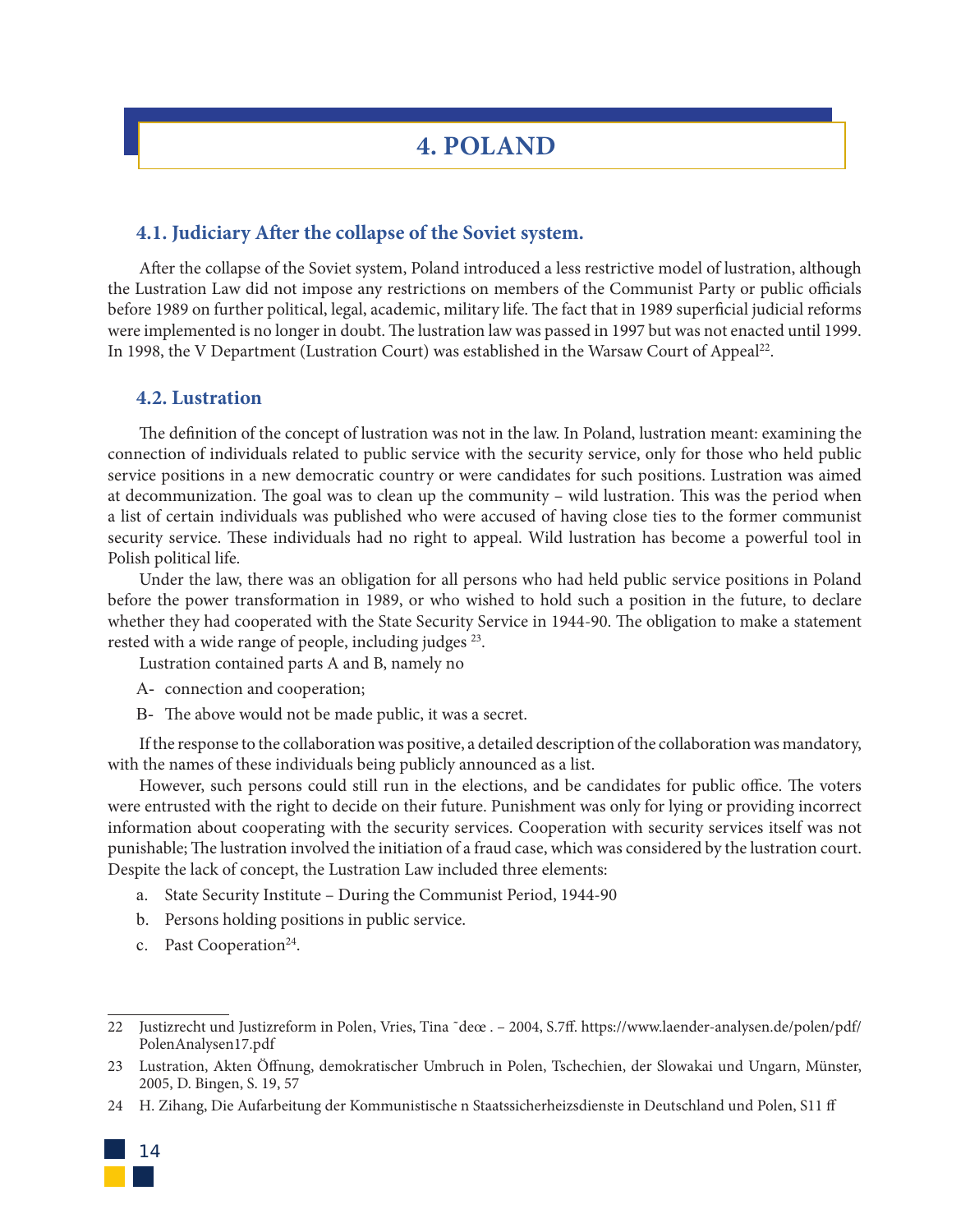# **4.3. Lustration Bodies**

## **A. Office of the Public Interest Commissioner**

This is an important institution of lustration law. The Commissioner and his two deputies are nominated by the Chairman of the Supreme Court from among candidates who can become judges and who have not collaborated with the Security Service. Candidates complete the lustration declaration, then it is verified by the President of the Supreme Court and sent to the Lustration Court for approval. After approval, they are appointed for a period of 6 years. They have no right to be members of a political party, they may be dismissed by the chairman of the Supreme Court. The decision of the lustration court can be appealed by the commissioner.

#### **B. Function of the public interest commissioner**

Main function is to analyze the lustration application and start the lustration process. He is accountable to the President, the Senate, the Parliament, the Prime Minister and the Chairman of the Supreme Court. It has its own office and apparatus. The Lustration Court may initiate ex officio lustration against the Commissioner. The lustration court could have initiated proceedings in cases where the applicant alleges that his co-operation with the security service was coerced.

# **4.4. Appeal**

Within 14 days, the parties may appeal against the decision of the Court of First Instance of Lustration to the same Court of Lustration, which is heard only by a panel of other appellate judges. After the second instance, the parties have the right to cassation. Cassation will be allowed in the Supreme Court under newly identified and discovered circumstances.

#### **4.5 Sanctions**

There is only one sanction, only in the case of a false lustration declaration. A person loses the moral right to hold a position in the public service for a period of one to 10 years. Individuals who hold a position in the public service and are found to have made a false statement about collaborating with security automatically lose their position. A retired judge loses his pension in such a case.

# **4.6. Consequences**

As it has been noted, the lustration law does not establish liability for positive lustration. The liability exists for false lustration declaration. However, it is clear that in case of positive lustration, the persons lose the moral right to occupy positions. Positive lustration could practically imply the dismissal of judge by way of disciplinary procedure<sup>25</sup>. Th disciplinary sanctions were deemed as side effect of lustration<sup>26</sup>.

<sup>26</sup> Justice as prevention, Vetting Public Employees in Transitional Societies, 2006. The Politics of the Lustration Law in Poland 1989-2006, p 222



<sup>25</sup> პოზიტიური ლუსტრაციის შემდეგ თანამდებობიდან გაათავისუფლეს პროკურორები, არსებობდა მოთხოვნა ასეთი მოსამრთლეების თანამდებობიდან გათავისუფლებაზეც.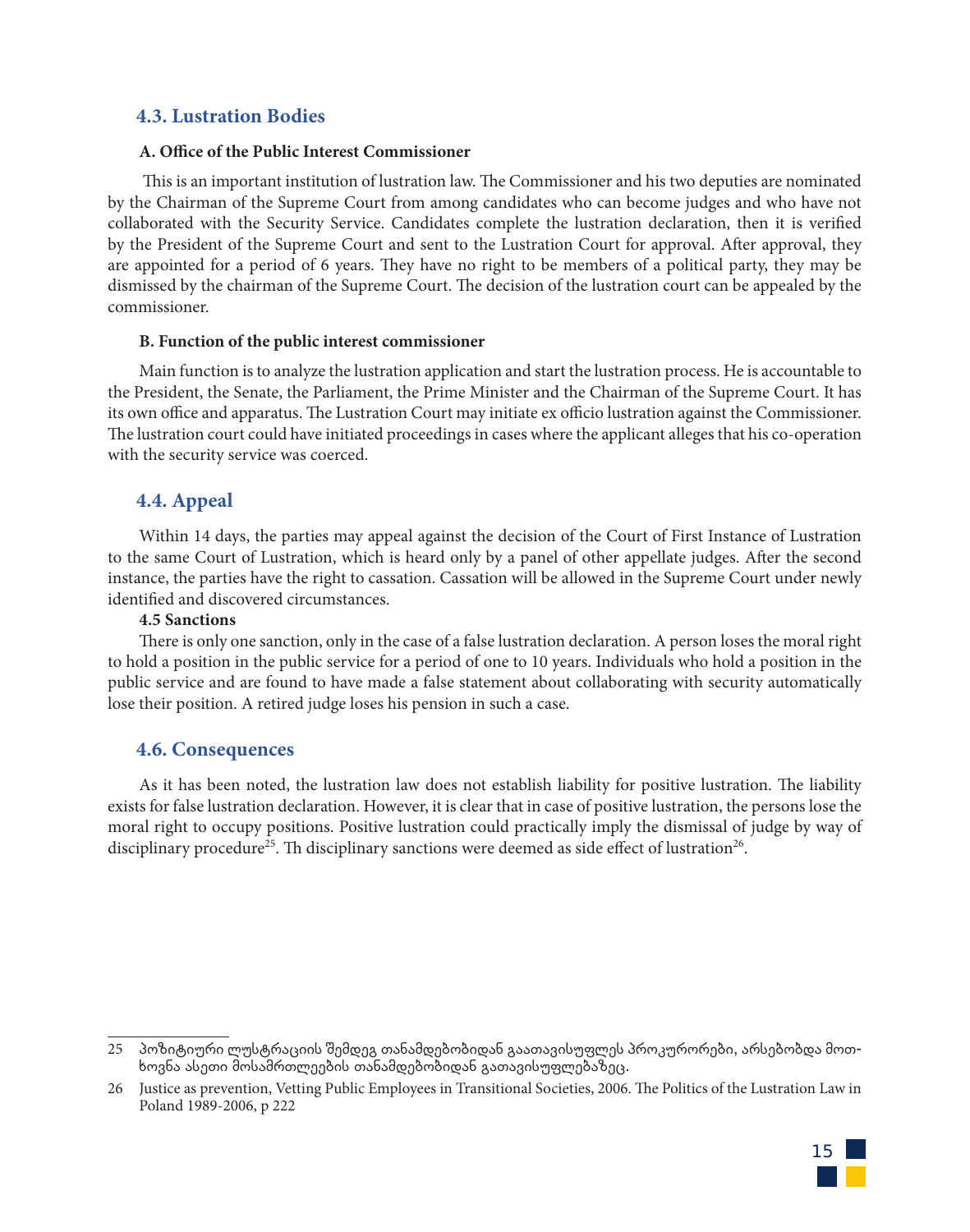# **5. CZECH REPUBLIC**

After the velvet Revolution, the Lustration Law was adopted in 1991. According to this law, lustration was to block leading communist elite from participating in public and political life. In 1993, a law was passed against the Communist Party, thus declaring the Communist regime illegal. For the first five years, until the end of 1996, the law barred security officials and informants, Communist Party officials, members of the People's Militia, members of the Commission of Inquiry from 1948-68, and graduates of Czech and Soviet party schools from being employed in the public service. All persons who were mentioned as such in the personal database of the Ministry of Internal Affairs were considered as security officers. Two laws were passed. After the enactment of these laws, anyone who held a public service position in 1991, 1992, or was a candidate for a position must undergo a screening procedure. In this process, their obligation was to submit two documents: a so-called lustration certificate and a personal statement. The lustration certificate indicated whether the person was an officer or employee of the State Security Service during the communist era. A positive lustration certificate indicating that this person was an officer or employee of the Security Service contained a prohibition on that person to hold a position in the public service. The certificate is issued upon the request of the candidate or the institution where this person is to be employed, by the Minister of Internal Affairs, after examining the files of the State Security Service, which is administered in the archives of the Institute for the Study of the Totalitarian Regime. The personal statement of a person or candidate in office is a unilateral act in which he claims that he was not a high-ranking official of the Communist Party, a member of the People's Militia or a student of a certain higher education institution. The requirement to make such a statement applies only to persons born before 1971. Any adult citizen of the Czech Republic and Slovakia enjoys the right, in return for a fee, to receive information about whether he or another person is registered as an employee of the Security Service during the Soviet period in the relevant acts of the Ministry of Internal Affairs<sup>27</sup>. In case of a positive answer, the law provided for a complaint. All those positively lustrated had to resign within 15 days of receiving the lustration certificate. Unlike other Eastern European countries, Czechoslovakia opted for a rather radical form of elite cleansing, which soon had consequences, not only for those in office, but also for those to whom lustration also applied. To re-occupy the position lustration was set as a precondition for appointment .. In 1992, 260,000 applications were submitted, of which 8,000 were positive. The lustration law was an effective measure to prevent the return of the Communists. The lustration of Czechoslovakia is narrowly understood. It is a transitional justice tool designed to protect young democratic State from the dangers of the former totalitarian regime and to prevent the return of such a regime by blocking this elite from participating in public life. Lustration in the Czech Republic has never had an anti-crime or anti-corruption agenda.

# **5.1. Judiciary Law 1991**

The judges and prosecutors replacement was dealt with by 1991 law on judicial system. The Minister of Justice was authorized by the Law on the Judiciary to dismiss judges who violated the duties of a judge during the communist dictatorship or unlawfully interfered with the independence and impartiality of the judiciary. In addition, under this law, the Minister of Justice had the right to transfer such judges to a lower court within one year after the entry into force of the law. Czechoslovakia was one of the exceptions in the post-communist state, where the judges' past was revised under the 1991 law<sup>28</sup>.

<sup>28</sup> Justizreformen in der Tschechoslowakei und ihren Nachfolgestaaten, P. Bohata, 2003 s. 17ff



<sup>27</sup> Lustration, Akten Öffnung, demokratischer Umbruch in Polen, Tschechien, der Slowakai und Ungarn, Münster, 2005, J. Sonka, J. Basta, S. 101ff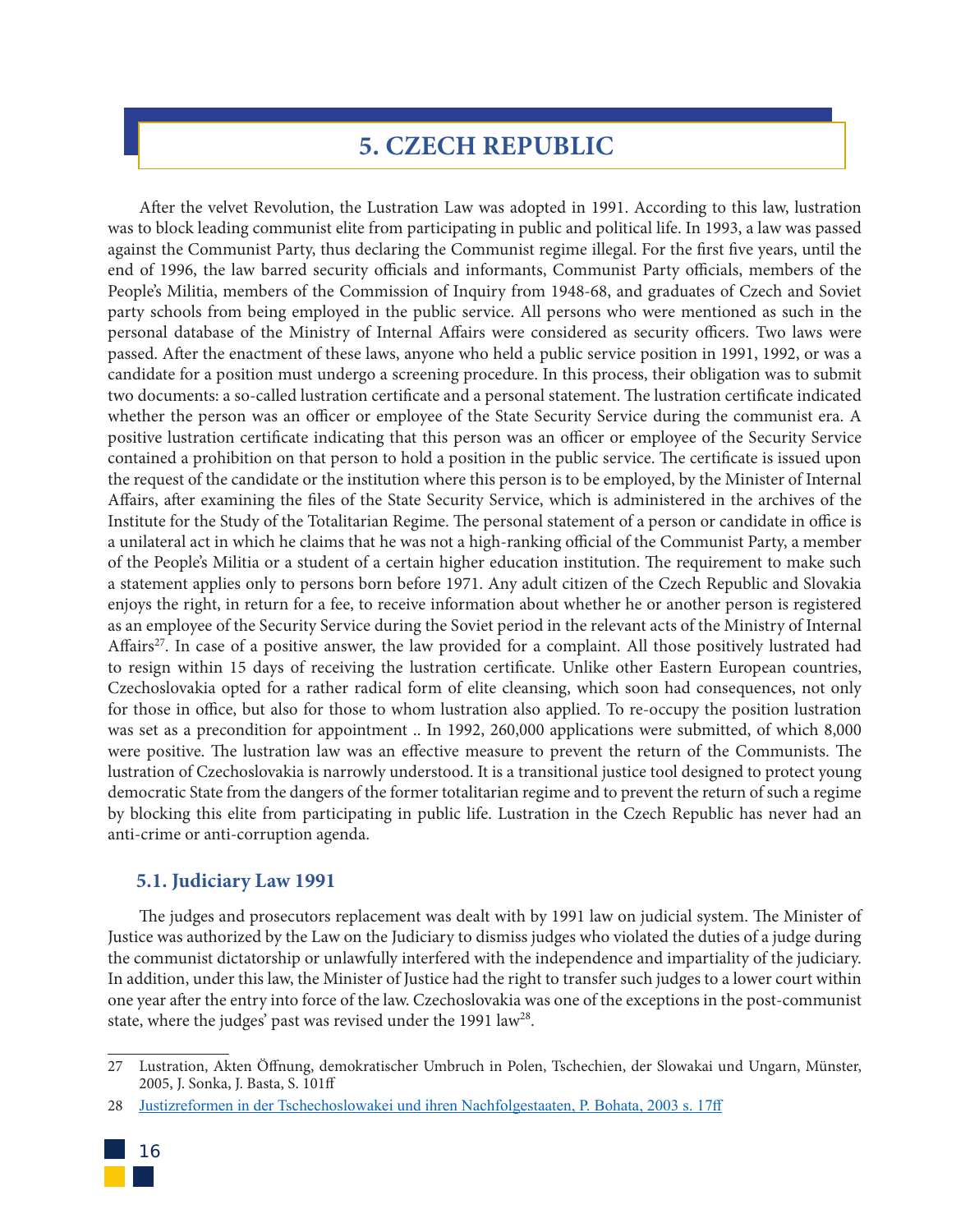## **5.2. Lustration of Judges**

Next intervention in personal policy was e. Lustration Law, which was passed by Parliament a few days later after the Judiciary Act. The lustration law did not punish anyone, nor did it impose any punishment or fine. It covered several areas of the public sector. The lustration law was based on issues of change of personnel of justice in Czechoslovakia. The lustration law set out the further preconditions required by a judge for the exercise of his or her profession. Under this law, dismissal of a judge would be allowed if they did not meet the preconditions set out in the law for the profession.

The lustration law was based on person-by-person specific vetting. The Czech lustration model belongs to so called Exclusive personal System of lustration.

There is a distinction between **exclusive**, **inclusive**, **reconciliatory**, **mixed personal** system. **The exclusive lustration** system prevents individuals associated with the previous regime from holding certain positions in the public service under the new regime.<sup>29</sup>

Of these four systems, the exclusive system chosen by the Czech Republic is the strictest system, and is the most radical way out of the past. There is no good or bad evaluation of these systems because there is no hierarchy in these systems. The choice depends on the political traditions and the path that leads to the transition to democracy<sup>30</sup>.

#### **5.3. Results**

Based on the coverage of the activities of the judges of the communist regime, 484 out of 1,460 judges resigned. Lustration was an important part of the decommunization policy, which aimed at the personal aspect of post-communist politics and legal transformation. It is based on the idea that individuals cannot be trusted to be in office serving under the communist regime and that they should not have access to individual public office under the new democratic regime. Negative certificates were issued to the persons subject to revision by the Minister of Internal Affairs<sup>31</sup>.



<sup>29</sup> David, Roman: Lustration and Transitional Justice. Personnel Systems in the Czech Republic, Hungary, and Poland, University of Pennsylvania Press, Philadelphia, 2011, pp. 27-39.

<sup>30</sup> Probleme des öffentlichen Dienste in der Tschechischen Republik, K. Frauenberger, 2006 S. 37

<sup>31</sup> Probleme des öffentlichen Dienste in der Tschechischen Republik, K. Frauenberger, 2006 S. 37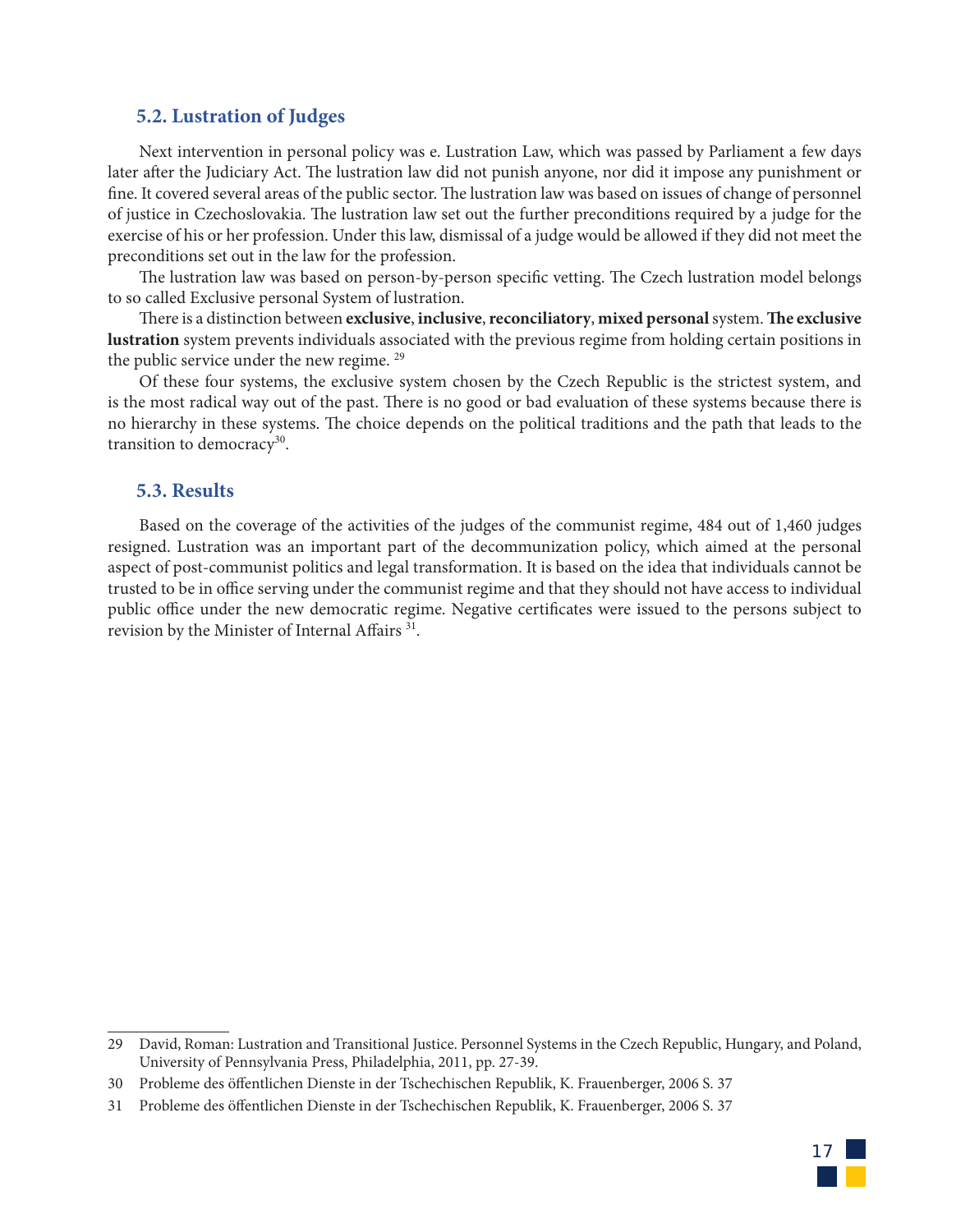# **6. GERMANY**

## **Vetting**

**According to the** GDR constitution, a judge is loyal to the people and the socialist state (Article 194). The precondition for this was professional as well as non-professional activity for the Marxist-Leninist party and the working class.<sup>32</sup> After the collapse of the Soviet regime, the question arose in the GDR about how to conceptualize the responsibility for the injustices committed in the past. The vetting mechanism offers sanctions for actions that did not constitute a crime under GDR law but which were nevertheless considered questionable by the majority of GDR citizens and by an outside observer. That was the social understanding of vetting. Vetting was not legally seen as a response to past wrongdoing. Dismissal was more justified if the person was not suitable for public service. Wrong actions by a judge in the past could have been taken into account, but it was not mandatory to take into account in the assessment of fitness, ie the extent to which this or that person would be a judge. Such a dual understanding of vetting led to frustration with the conduct of the vetting process. Vetting in Germany was initially sought on the basis of quasi-punishment, but was codified and implemented, taking into account a number of threats, to create a loyal and credible public service. vetting took place in two different arenas in United Germany<sup>33</sup>.

### **6.1.Unification Treaty**

 **Since the unification of** Germany, the courts have not been abolished and no judges have been dismissed. The union agreement seeks to bring law enforcement agencies into line with the federal Republic's law enforcement system. However, this was neither politically possible nor practical. There was an incompatibility between the GDR and the law enforcement agencies of the Federal Republic. The similarities and continuities of the rapprochement between civil and socialist justice systems were ruled out. Continuity becomes impossible with the rule of law of socialist justice.<sup>34</sup>The association agreement provides for the dismissal of a person from public service if his / her data does not comply with the requirements of the agreement (Article 33).

## **6.2. Forms of status of judges transferred from GDR**

Following the fall of the Berlin Wall,transitional regulations necessary for the transition from unjust state to the State of rule of law. No large-scale personal changes have taken place in the judiciary. Prior to the Volkskammer elections on March 18, 1990, the GDR Ministry of Justice considered that, except for the departure of judges known as a odious persons at the end of 1989/1990, all incumbent judges would retain their posts and be appointed as permanent judges while newly appointed judges would be appointed for probation period. Since the unification on October 3, 1990, the current judges of the GDR have retained their temporary positions. They remain in the Judiciary under the Association Agreement until April 15, 1991, in accordance with the GDR Judges Act.There should have been new training for judges. There were 1,600 judges in the GDR.

Under the association agreement, judges' election committees were established on 9 new federal lands. , The committee consists of six members of the Land Parliament and four judges elected by the judges. First,

<sup>34</sup> https://www.kj.nomos.de/fileadmin/kj/doc/1992/19922Majer\_S\_147.pdf



<sup>32</sup> https://www.geschkult.fu-berlin.de/e/tongilbu/publikationen/2015/band42/index.html

<sup>33</sup> Justizreformen in der Tschechoslowakei und ihren Nachfolgestaaten, P. Bohata, 2003 s. 19 ff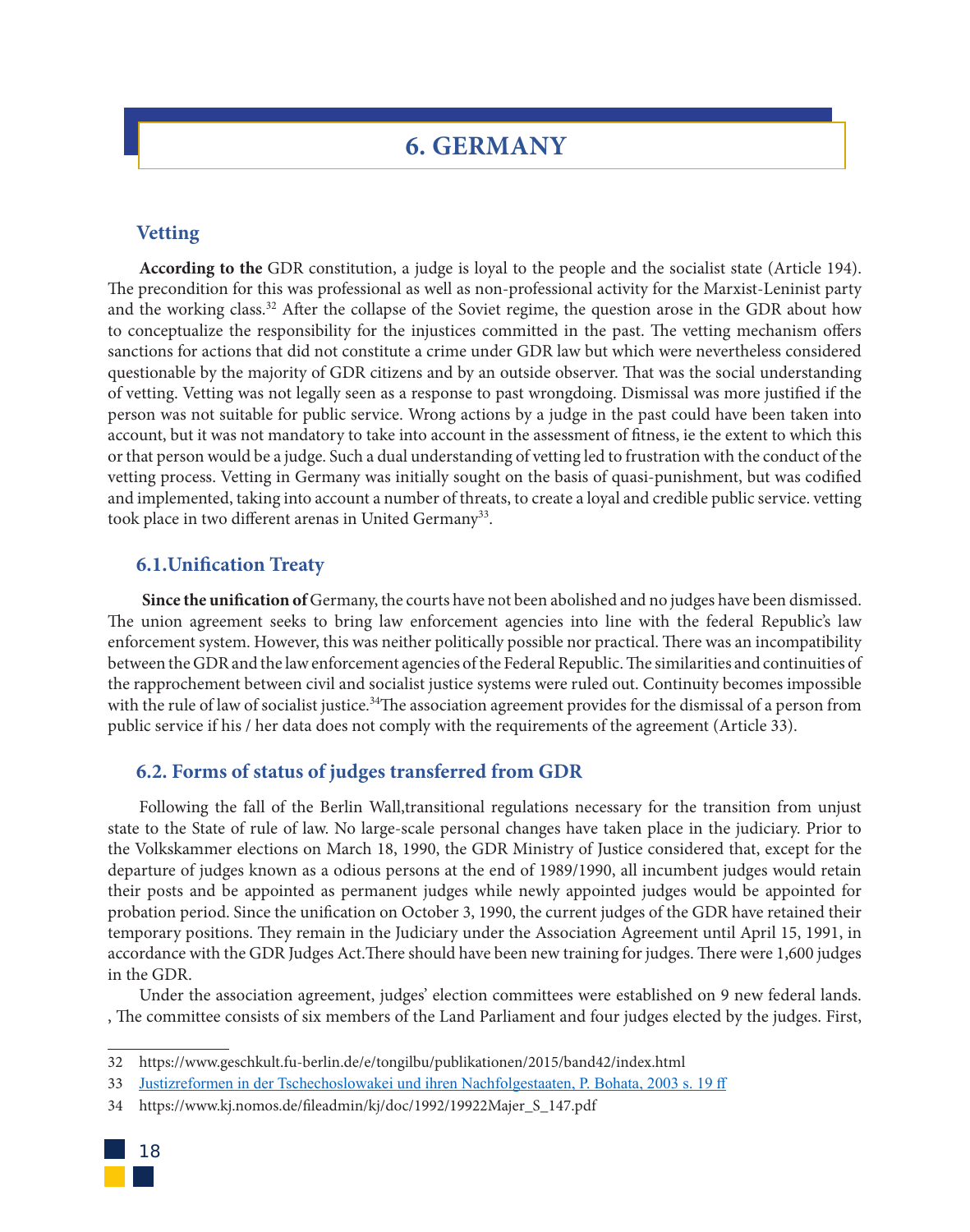they must consider the case of all acting judges, on the basis of their own application. With the consent of the Committee, the Minister of Justice could appoint an incumbent judge as a judge for a specified period or probation, but not as a permanent judge. (§§ 11 II 1, 12 I DDR-RiG) .. The Selection Committee of Judges was to complete its work by 1991. Prior to the review, all judges maintained their positions. At the end of the unification agreement, it became clear that the GDR's personal and material resources for law enforcement were inadequate and insufficient to meet the legal requirements of Federal Germany. There was a need to increase the number of judges in the GDR. The required number of judges was to be filled primarily by GDR lawyers. From 5 July 1990 to 15 April 1991, the Judicial Selection Committees decided to retain judges. Retaining and further employing GDR judges is the most difficult topic. There are arguments to the contrary that it was believed that even if the GDR judge had been neutral in civil cases, he would have been an ideologically educated and politically tested person who was part of the political instrumentalization of justice at that time. The next problem was the education and professional practice after the unification, which did not meet the requirements of Federal Germany. This concerned not only the lack of knowledge of federal law, but also the high level of different legal techniques and normative order that correlates with the unified free economic and social order.

The unification agreement provides for a very cautious path to integration. A judge may also be a person who has acquired a professional qualification during the GDR period in accordance with the law in force at the time. The regulation was related to the GDR Law on Judges adopted in the summer of 1990. Those who have been appointed by the Judicial Selection Committee on a temporary or probationary basis in accordance with this law and the rules have the right to be equated with judges appointed for life. Regulations thus allow for indefinite reappointment , but after a certain probationary period. A judge appointed under a 1990 law was recalled when an additional fact was revealed that this person could not justify the appointment. Recalling is regulated by law. The Transitional regulation also contains special provisions on professional qualifications. Those who received the qualification of a judge after October 3, 1990 will retain this qualification. A person who is appointed as a judge on the basis of this qualification can be appointed for life and has the right to serve in another Bundesland with this qualification. The selection criteria were disputed as to what was meant e.g. activities for the security service, or collaboration, the only contact was it just by phone or otherwise, the intensity of the relationship and activity. Signs of cooperation in security activities and security bodies are: duration of cooperation, performance of special tasks, intensity and duration of activities, secret cooperation, informational cooperation.35



<sup>35</sup> https://www.geschkult.fu-berlin.de/e/tongilbu/publikationen/2015/band42/index.html https://www.kj.nomos.de/fileadmin/kj/doc/1992/19922Majer\_S\_147.pdf http://archiv.jura.uni-saarland.de/projekte/Bibliothek/text.php?id=348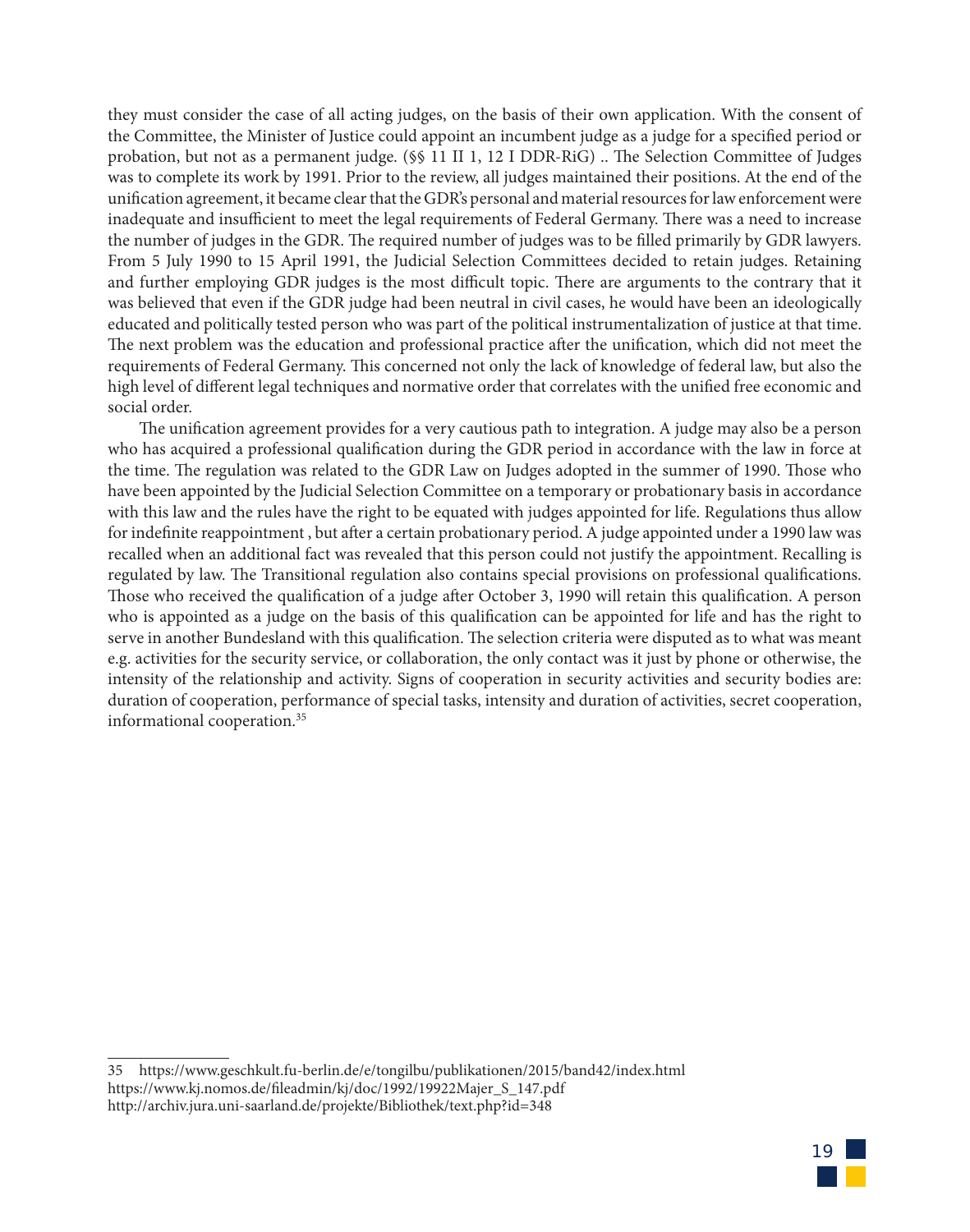# **7. HUNGARY**

Hungary reforms began since 1988. The transfer of power took place after the 1989 National Roundtable Meeting. The change of the Soviet system was discussed at the round table. The discussion of the change in the system revealed little political pressure to lustrate and replace public officials, based on the pseudo-liberal nature of the system. That is why a certain process of adjustment and reconciliation was carried out towards public officials as opposed to repressive process. Consequently, there was a weak public demand for retaliation or accountability for past wrongdoing. This was especially true in court. Following the collapse of the system, the entire public service and the entire judiciary staff retained their positions. The first parliament, only at the end of its first term, passed a rather restrained 1990 **law on lustration** which was amended several times, although the court staff did not change. According to the draft law, all persons who served as superior level of security officers were to be registered. This register should have belonged to the Prime Minister, the President and the Parliamentary Security Committee. The President had the right to publish the names of those individuals who were still in public service. Prior to publication, those on the list were notified that they were on the list. They had the right to resign. In this case, their names would not be published. Or had the right to appeal to the Court of Appeal. Surnames were published only if the data was authenticated and the person refused to leave the title. No official sanction was provided by the lustration law. The only sanction was the threat of publicity. The law did not apply to individuals who were indeed on the list but did not hold office. Both judges and prosecutors belonged to the circle of lustration subjects. The purpose of the lustration law was to establish the totalitarian past of the lustrated. This includes membership in the National Socialist Party, which headed Hungary in 1944, major or additional activities with the Communist Secret Police, or employment in that police, or providing secret information to that police. As well as membership in the Armed Forces (Ordnungskräften) in 1956/57, which took part in the suppression of the popular uprising in 1956. The peculiarity of the Hungarian regulations is reflected in its legal consequences: when investigations establish that the lustratee has committed one of the named offenses, he is notified. Such a person then has the right, within a certain period of time, to resign or wait for the lustration authority to disclose his data on his past. If he resigns his past will not be made public, he will be kept secret. Due to the confidentiality of the process, there are no accurate data on how many judges or prosecutors were lustrated and how many resigned. However the numbers may be minimal. However, the legal consequences of the disclosure are not related to any negative consequences, as practice has shown. The Socialist Gyula Horn was elected Prime Minister in 1994, despite the fact that it was publicly known that he served as a young man in the armed forces.<sup>36</sup>

# **7.1 Prerequisites for Lustration**

According to Lustration Law should have been examined:

- 1. Whether the person was employed by security service
- 2. Records of relatives should have been checked, in particular those communist officials who were not directly employed in security but who provided information to them.
- 3. It was necessary to reconsider whether the suspects were members of a paramilitary unit / unit created to defeat the revolution
- 4. or a member of the Hungarian fascist party. Until 1945.

<sup>36</sup> justice asPrevention, vetting Public Employees in Transitional Societies, New York, 2007, P 265

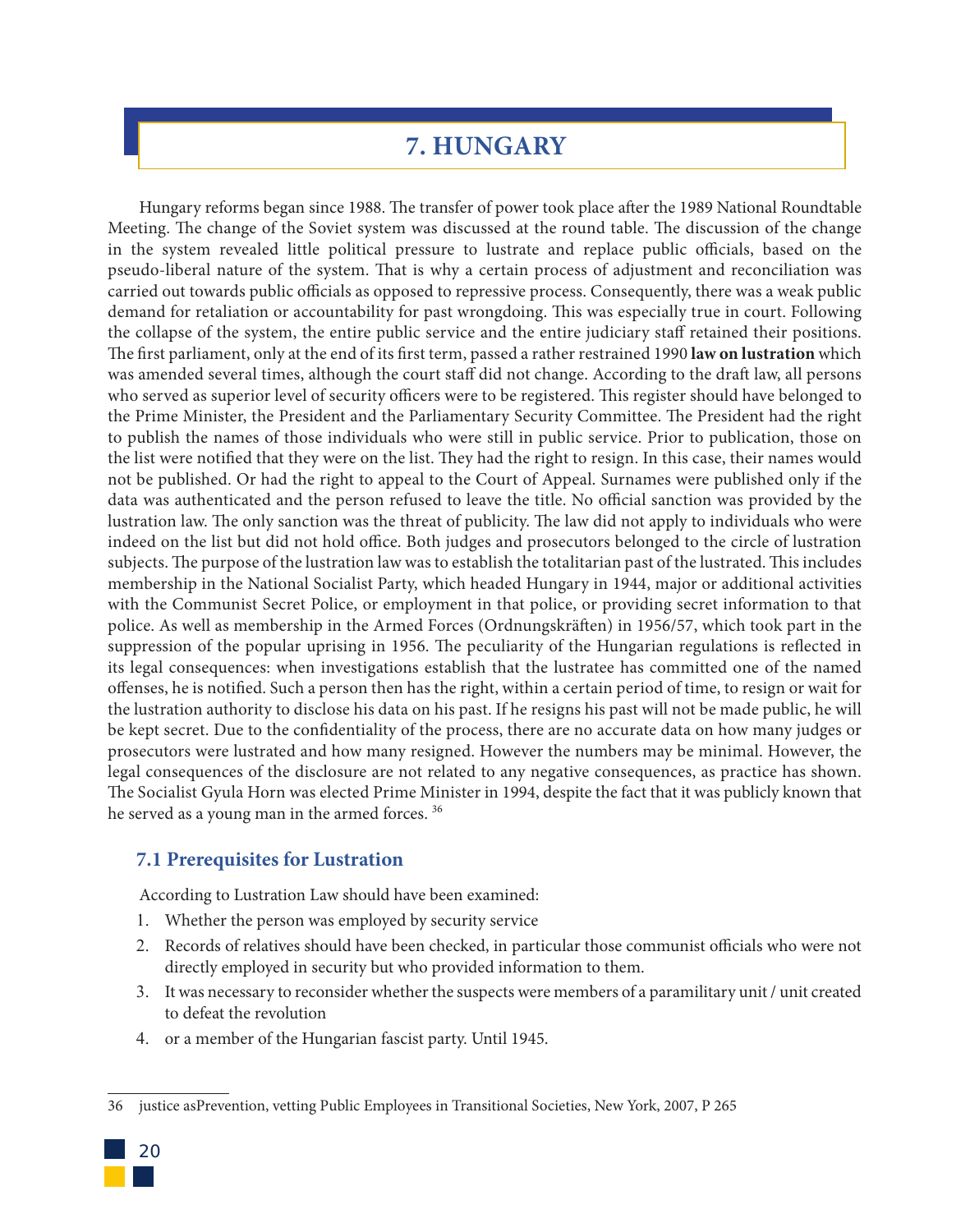Constitutional Court declared this law unconstitutional. Partially successful lustration was the disclosure of the names of persons belonging to the communist nomenclature, or who are considered to be a employees of the Security Service officers.

## **7.2 bodies conducting vetting**

In order to screen the important officials the parliament created two screening committees by 1994 XX111 act, which is composed of judges. Judges were nominated by Parliament with the consent of the Chairman of the Supreme Court, usually for a period of 2 years, with the possibility of extension of this term. By 2000, there were 9 judges on the commission. The rule for selecting these judges was not prescribed by law. They were not selected by the court, only the consent of the Supreme Court Chairman was required. The National Security Committee would oversee the possible totalitarian activities of members of parliament, parliament-appointed officials, ministers, secretaries of state, judges, prosecutors, ambassadors, other high-ranking civilian or military officers, and executives of state-owned companies. The aim of the investigation was to establish the screening of persons, whether they were career officers, security officers higher, III / III network members, members of the Nazi party, or have served in the police created for the suppression of 1956 revolution.

# **7.3 The decisions made by the commission**

Based on investigation, the Lustration Commission made three types of decisions:

- 1. declaratory decision that a person under vetting had carried out an action.
- 2. data was obtained but there is no enough evidence to establish conduct.
- 3. to terminate process on the grounds that the person had resigned.

Those who were examined but no information was obtained were sent a relevant letter.

If the commission found that the subject of the screening was an employee of the totalitarian regime, it would call on that person to resign. If an employee refused to resign, he or she could appeal the commission's decision in court. If the court agreed with the decision of the commission, the decision was made public in the official journal. The decision had no binding force, the person could retain the position if he could withstand the pressure of public opinion. Usually they could. The Commission functioned until 2005.

# **7.4 The process of vetting of Judges**

The 1994 law provided for vetting of judges and prosecutors, but before all judges could be screened, judges were omitted from the 1996 amended text of the law. As the result of the decision of the constitutional court, their vetting process was suspended. However, the 1996 law envisages the vetting of judges of the Constitutional Court, the President of the Supreme Court and his Vice-President. The law of 2000 provided for the vetting of all judges

# **7.5. Vetting of judges**

#### **Vetting subjects. Who is Wetting?**

According to the law, everyone has the right to request information, files and materials obtained by the Security Service against that person. Information is collected as follows: Since 1997, judges do not collect information, but are provided to them by the Ministry of Internal Affairs. The collection of information from the HO archive began after the commission submitted a list of individuals to be vetted, after which the Ministry of Internal Affairs and later the HO archive were required to verify the register, and they were required to submit the information to the commission. The Minister of Internal Affairs kept the documents and made the decision whether to send them to the Commission.

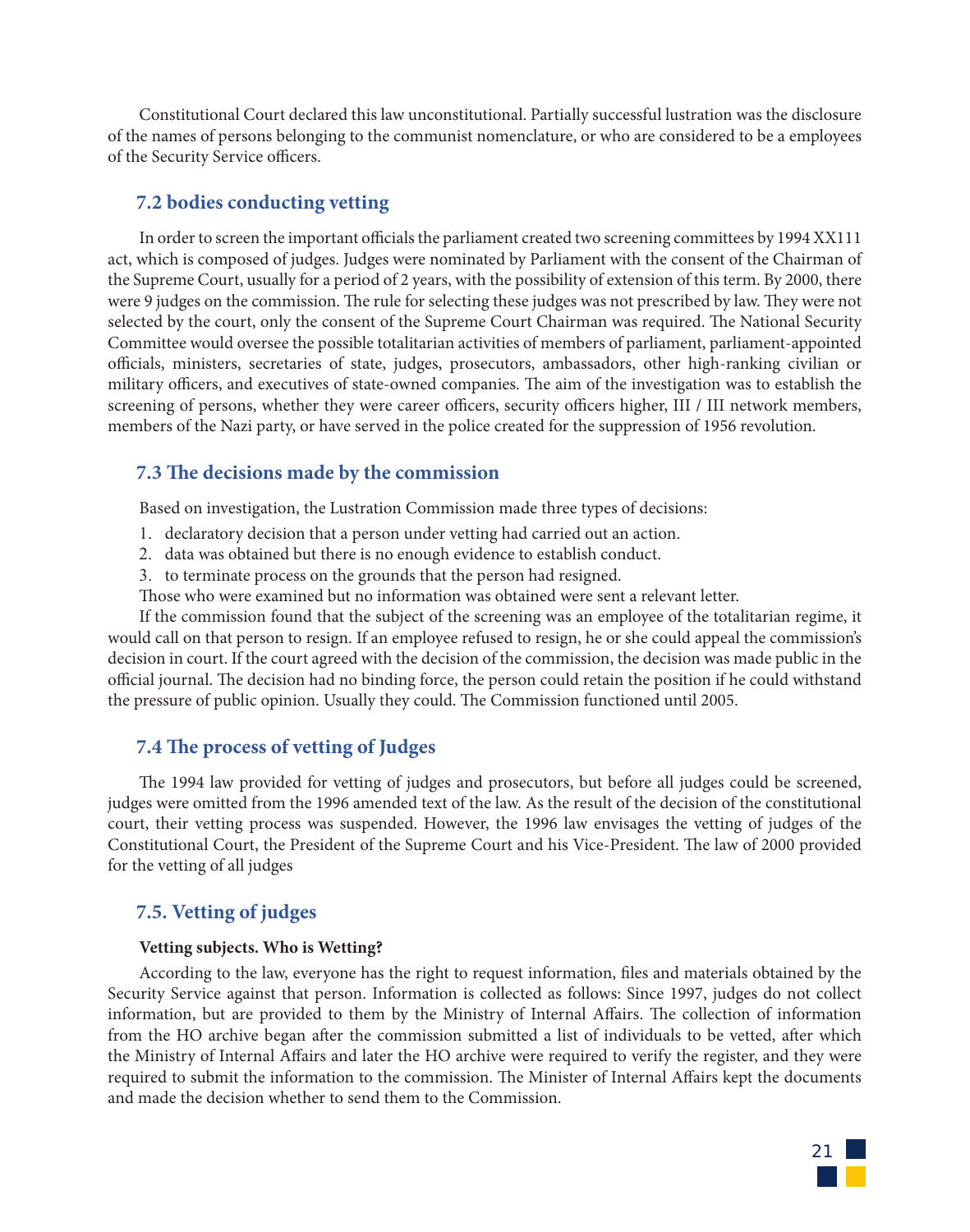## **7.6. Hearing**

Before modification of the law in 2000, hearings were held on all cases, regardless of whether the materials were available. After 2000 only on cases where there was evidence. Everyone has the right to request materials, files on individuals who are in the public service, although the term public service was not precisely explained. If scarce information about public servants was found in the archives, information about an individual relationship with the Security Service Directorate could still be published.

Parliament, as another way of publicity, has created specialized archives for the preservation and examination of documents that are still available and which have not yet been classified. Scholars have access to the historical archives of the State Security Services for research. Also, access is given to those who were monitored by the Communist State Security Service to the part of the documents that directly concerns them. The 2003 law allows such persons to know the names of those who directly surveilled them and disclose this data.

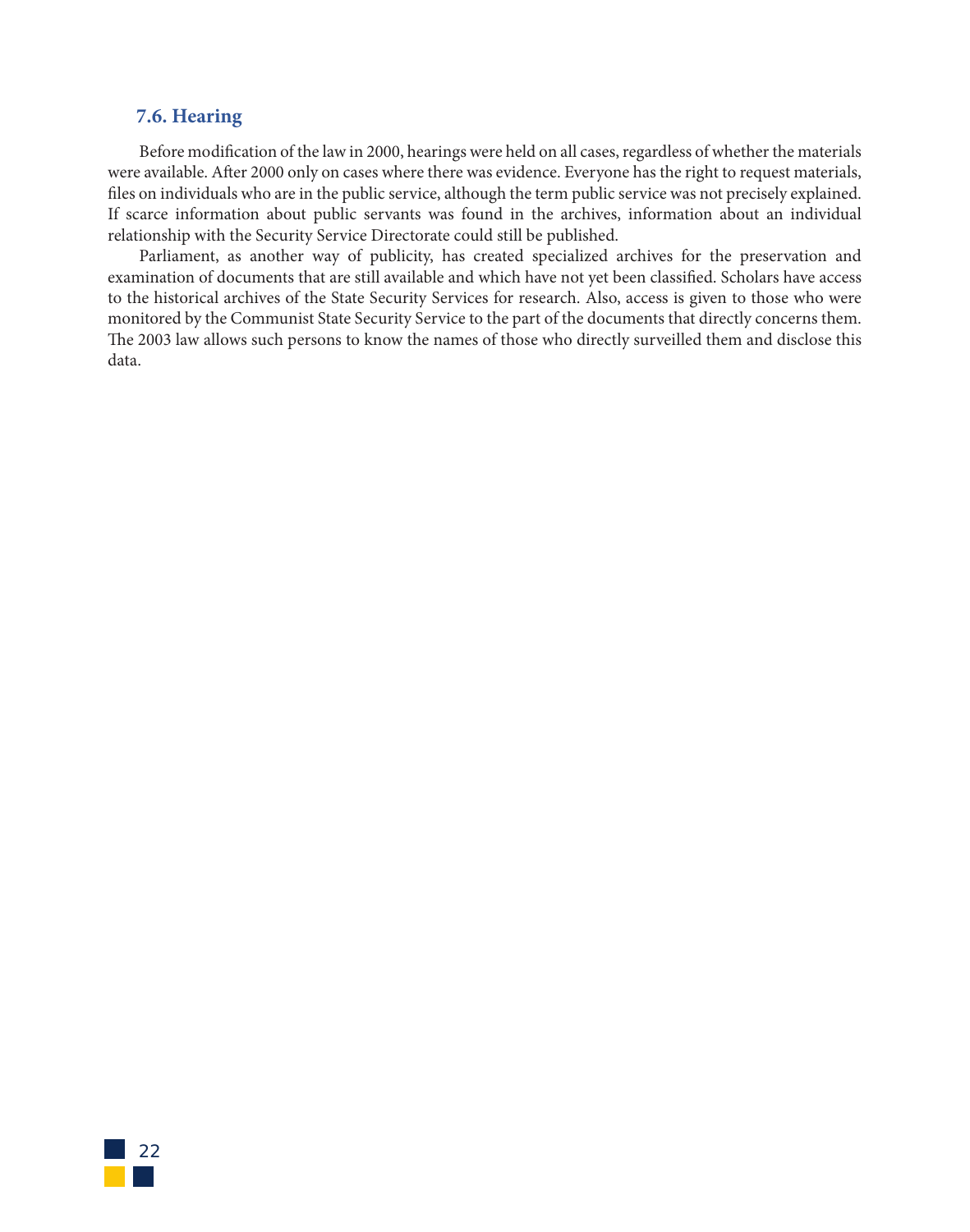# **8. BOSNIA AND HERZEGOVINA**

#### **8.1 History**

In 1992, Bosnia and Herzegovina's declaration of independence from Yugoslavia was followed by a heated conflict that quickly escalated into war. In 1992, the country was engulfed in war. In 1995, the Dayton Peace Agreement ended the brutal conflict and set out a program to restore peace in Bosnia and Herzegovina. Bosnia and Herzegovina and Serbia signed the agreement under international pressure, and took responsibility for implementing the agreement in the post-Dayton period. International organizations have abandoned cautious approaches and increasingly interfered directly in the implementation of the peace process. All of this has had an impact on the rule-of-law process, which has included the vetting of public service personnel. In the post-Dayton period, the court was not impartial and could not administer fair justice. Public confidence was rather low. The national government did not carry out reforms, including judicial reform, and did not dismiss judges. As a result, international actors have developed proactive approaches to building the rule of law. From 1999 to 2002, the UN Mission in Bosnia and Herzegovina (UNMIBH) screened twenty-four thousand law enforcement personnel, including judges. The High Council of Justice, composed of a mixed international and local staff, appointed judges from 2002-2004.<sup>37</sup>

#### **8.2. The vetting process**

Establishing fair justice system was the most difficult process since Dayton's agreement. The country was divided into numerous territorial jurisdictions. The justice infrastructure was damaged. Unqualified staff were appointed as judges because the qualified had left the country or were compromised by participation in the conflict. The situation was difficult. Police, national politicians, organized criminals continued to put pressure on judges. The National Party ensured the appointment of its own judges. National politicians interfered in the trials by instructing, bribing or intimidating.<sup>38</sup>

UNMIBH Certification Process and HJPC Reappointment Process.

Vetting developed two different approaches: the

1. certification / review process, law enforcement personnel were screened / reviewed and fired if they failed to meet the certification criteria/review process

2. during the review process, the incumbent judges could re-enter the competition.

The main goal in the certification process was to remove irrelevant individuals and select qualified individuals. The purpose of the review was to select qualified candidates for the office through the reassignment process, UNMIBH certification process and the HJPC reassignment process, both of which are a wetting dimensions. The main basis of both processes was a comprehensive staff reform to create fair and efficient institutions and not to impose individual responsibility for past actions.<sup>39</sup>

23

<sup>37</sup> justice asPrevention, vetting Public Employees in Transitional Societies, New York, 2007, P. 186

<sup>38</sup> justice asPrevention, vetting Public Employees in Transitional Societies, New York, 2007, P 190

<sup>39</sup> justice asPrevention, vetting Public Employees in Transitional Societies, New York, 2007, P 195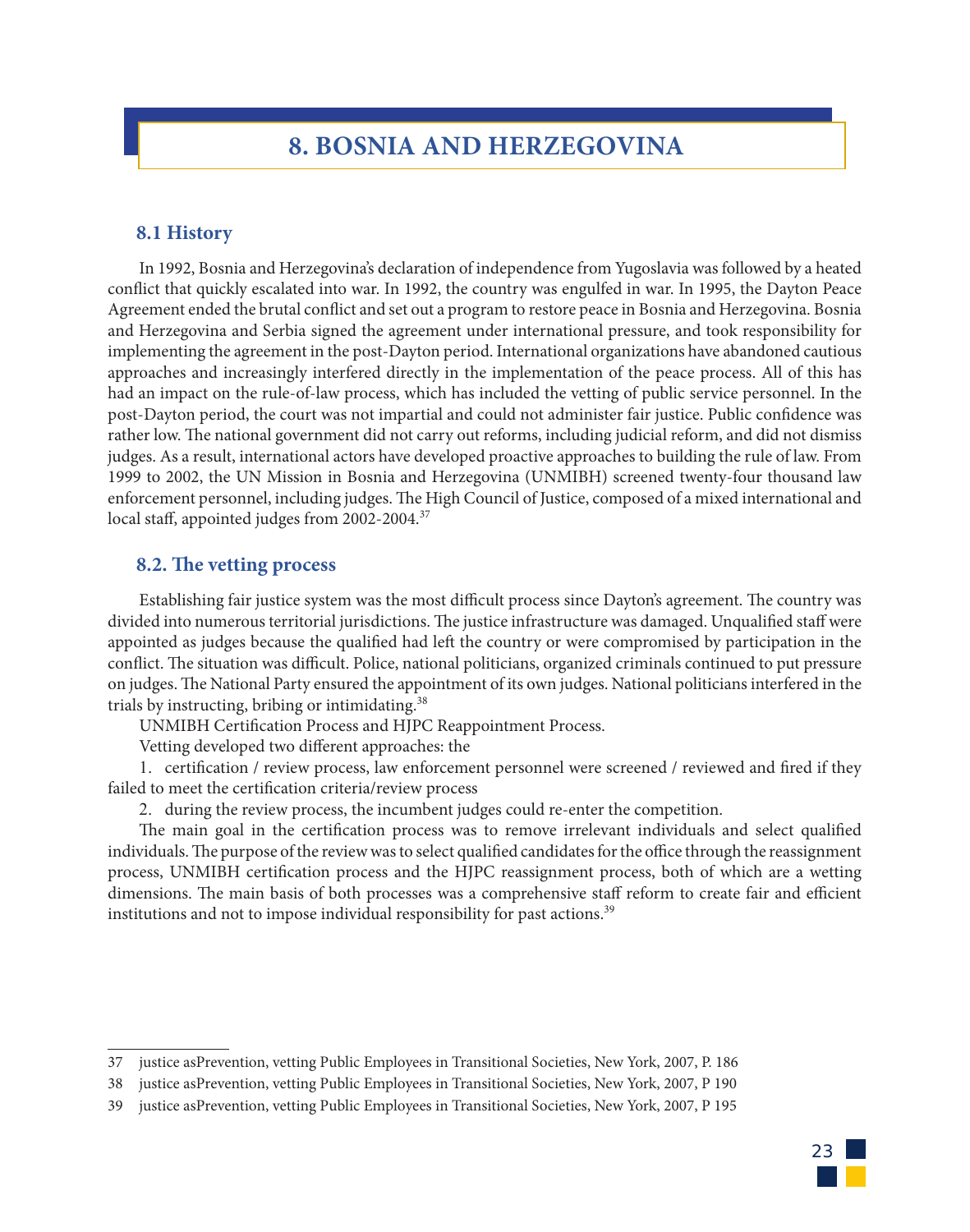# **9. UKRAINE**

The Law on Restoration of Confidence in the Judiciary in Ukraine (N1188-VII) adopted in April 2014 monitors judges of common courts and punishes those accused of unjustly prosecuting Euromaidan protesters<sup>40</sup>. The law created two powerful scrutiny tools:

First, all presidents and deputies of the courts, except the President of the Supreme Court of Ukraine, had to resign from their administrative positions from the moment the law came into force – on April 11, 2014. According to the rule provided by the law, the unions of judges initiated the election of new chairmen of the courts on a rotating basis. As a result, every court elected its chairman and deputy chairman<sup>41</sup>.

Second, the law established disciplinary action against judges who were found to have banned Euromaidan rallies or to have participated in other human rights violations. **Special temporary** commission has been set up to investigate judicial crimes<sup>42</sup>. The 15-member commission included members of civil society, members of the Ukrainian parliament and government representatives on anti-corruption measures. The commission lacked members and the quorum problem persisted. The law allowed citizens to file a petition against judges for violating their rights during a Euromaidan protest<sup>43</sup>.

The commission held public hearings to determine judicial offenses. The procedure was like a disciplinary investigation. Initially, the commission was considered to have a 1-year mandate. His decision had no final legal force as the High Council of Justice had to certify his decisions<sup>44</sup>. Despite the confidence-building mechanisms enacted by law, court lustration still proved to be symbolic in nature<sup>45</sup>.

#### **9.1. Lustration Law**

In October 2014, the law on Government Rehabilitation (same as the Lustration Law) was adopted (N1682-VII), which was aimed primarily at government and law enforcement officials, although some provisions still directly affected judges.

First of all, all the judges had to prove that all the real and movable property, the money in the bank accounts have been received legally. The results were posted on the unified website of the Ministry of Justice, which facilitated representatives of the state fiscal agency to monitor the property of judges. In addition, the court administration had to publish the convictions of all participants in the Euromaidan protest. Moreover, certain members of the judiciary were immediately dismissed when the law on government cleansing came into force. The right to ban public office for five to ten years was also used as a sanction. In addition, the State Security Service of Ukraine inspected the connections of judges and other civil servants with the Soviet State Security Committee – the KGB or their Communist Party membership in the former Soviet Union<sup>46</sup>.

In October 2014, the Ministry of Justice issued an order (N.1704) and created a unified electronic register of officials covered by the above law. The database contains information about the people who were fired and the number was about  $200^{47}$ .

- 43 Id.
- 44 Id.
- 45 Id.
- 46 Id.

<sup>47</sup> Interim Opinion, Venice Commission, CDL-AD (2014) 044, para 6.



<sup>40</sup> O. Ovcharenko; T. Podorozhna, Judge Lustration in Ukraine: National Insights and European Implications, (2020) 4 (8), Access to Justice in Eastern Europe 226-245

<sup>41</sup> Id.

<sup>42</sup> Id.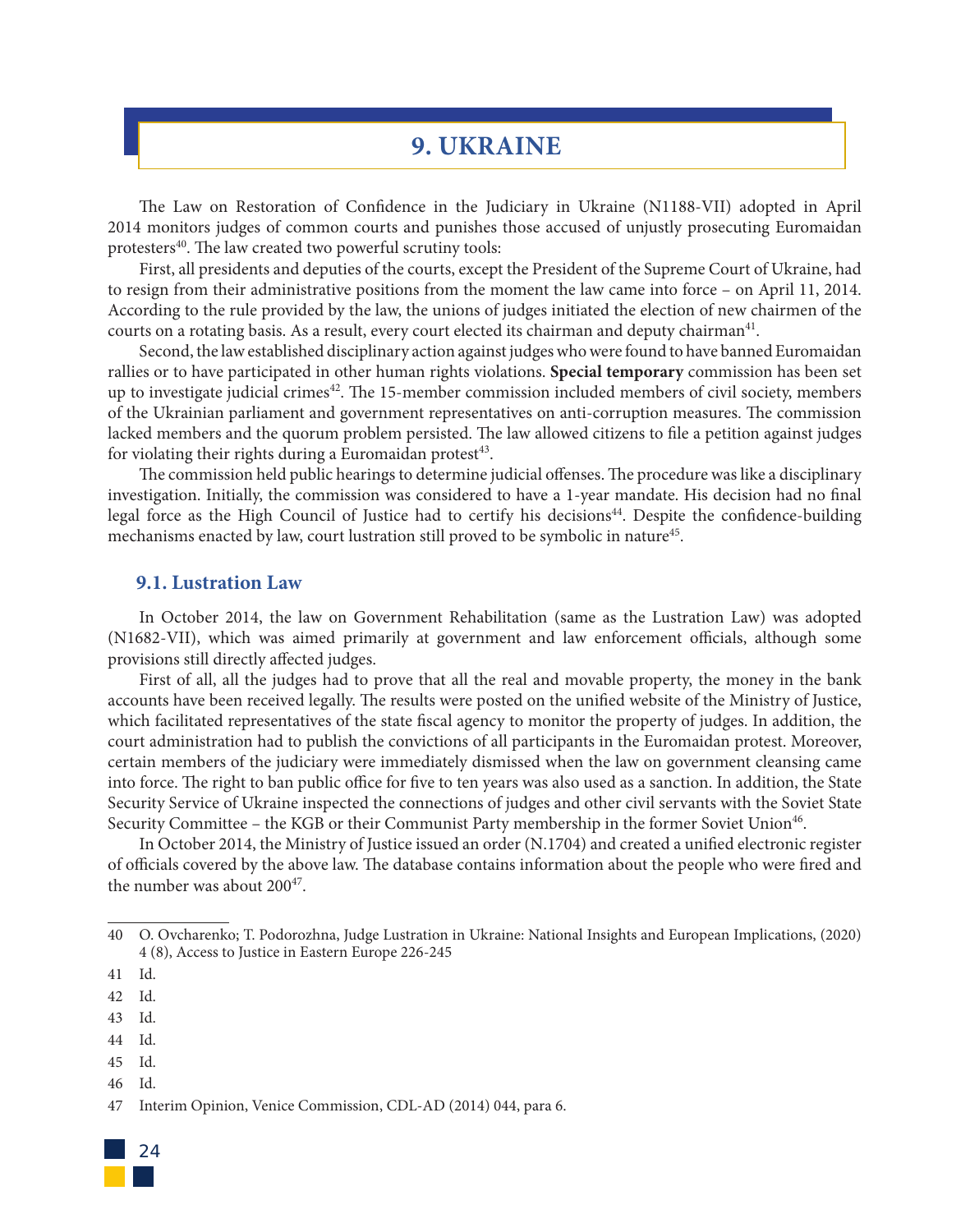Judges who failed to pass successful monitoring were fired. Out of 8500 judges, only 42 failed to meet the vetting criteria. The procedure was not successful as the secret connections with the KGB could not be revealed due to the long time elapsed. The only result of the "Government Recovery" law was a complete paralysis of the judiciary. According to the Law on the High Council of Justice and the Law on the Qualification Commission for Judges, all their members were automatically dismissed from November 2014. For almost a year after this demonstrative public moratorium, the Ukrainian judiciary has not had enough tools to elect new judges, evaluate existing judges, and impose sanctions<sup>48</sup>.

## **9.2. Challenges related to lustration**

Based on the October 2014 appeal, the Venice Commission evaluated the Law on Government Rehabilitation. The shortcomings, according to the commission, are as follows: Lustration should only apply to positions that truly pose a threat to human rights or democracy; The guilt must be individual and not based solely on the category of position held; Lustration authority should be removed from the Ministry of Justice and handed over to a specially set up independent commission to ensure the involvement of the non-governmental sector; The lustration process should ensure a fair review; Administrative decisions must be suspended until the end of the trial; Lustration of judges should be regulated by a single legislative act and not by a duplicate legislative act; Only the High Council of Justice should be empowered to dismiss judges; The information should be made public only after the final decision of the court<sup>49</sup>.



<sup>48</sup> Id.

<sup>49</sup> Id.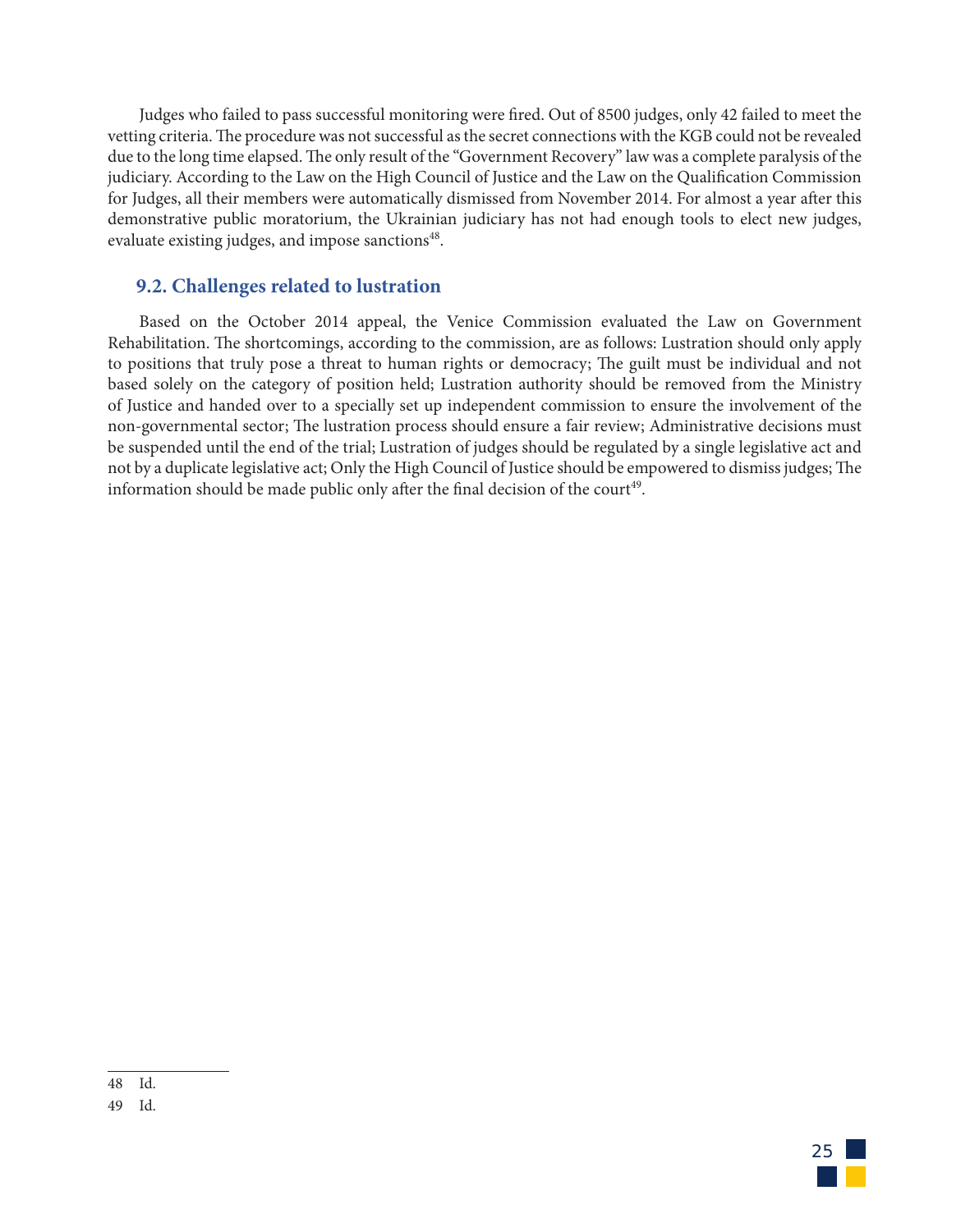# **10. VETTING AND LUSTRATION IN GEORGIA**

Judicial reform failed after the Soviet Union during the rule of Georgia's first president, after which military formations brought Shevardnadze to power, although corruption and nepotism prevailed in almost every area of the country. At this time there was an attempt to carry out judicial reforms. The Law on Common Courts of 13 June 1997 declared the previous laws, including the law Judiciary in the Republic of Georgia, to be invalid. The new law introduced both judicial and personnel changes. In Georgia, the vetting procedure with personnel changes was reflected in the attestation of judges. Judges who have been appointed (elected) to positions in accordance with the rules established by the legislation in force before the entry into force of this Law were subjected to mandatory qualification attestation. They had to pass a qualifying exam, failure to pass the exam was a ground for dismissal of a judge. $50$ 

This reform ended in failure, as corruption and nepotism in the judiciary could not be eradicated. <sup>51</sup> After so-called the Rose Revolution, in 2005, a new phase of judicial reform began, which resulted in a change in the staff of judges and judges, in particular, the liquidation of existing courts, as well as reorganization, reduction of judges' positions, on the basis of which many judges have been placed in reserve list.<sup>52</sup> With the legislative process, the events unfolded in following way: the new government intended to take control of the judiciary, namely to influence judges, dismiss independent judges, and establish a judiciary loyal to the new government. In addition to the above, the President of the Supreme Court offered the judges to produce resignation letters in exchange for certain guarantees, otherwise they were threatened with dismissal through disciplinary proceedings. Many judges forcibly resigned. Four judges who have refused to resign were removed by way of disciplinary procedure. 53

<sup>53</sup> TI Corruption Risks in Judiciary, 2018, p. 18, https://www.transparency.ge/sites/default/files/corruption\_risks-geo. pdf



<sup>50</sup> The Law on General Court, as amended on 13.06.1997, in accordance with Article 86 (1) , the qualification attestation provided for in paragraph 1, includes the examination of a judge's knowledge through a qualification examination. The failure to pass attestation is a ground of removal. In such case, HCOJ would apply to President of Georgia with request to remove the judge.

<sup>51</sup> file:///Users/macbookair/Downloads/152-Article%20Text-281-1-10-20200803.pdf. Transitional justice Lustration and Vetting in Ukreine and Georgia

<sup>52</sup> See the law on common courts, art. 54 (1); 88(3), 1997, June 13 . Based on these articles, courts of autonomous republics, district courts have been liquidated, appeal court system was reorganized, accompanied with necessary legal, organizational and personnel related changes. .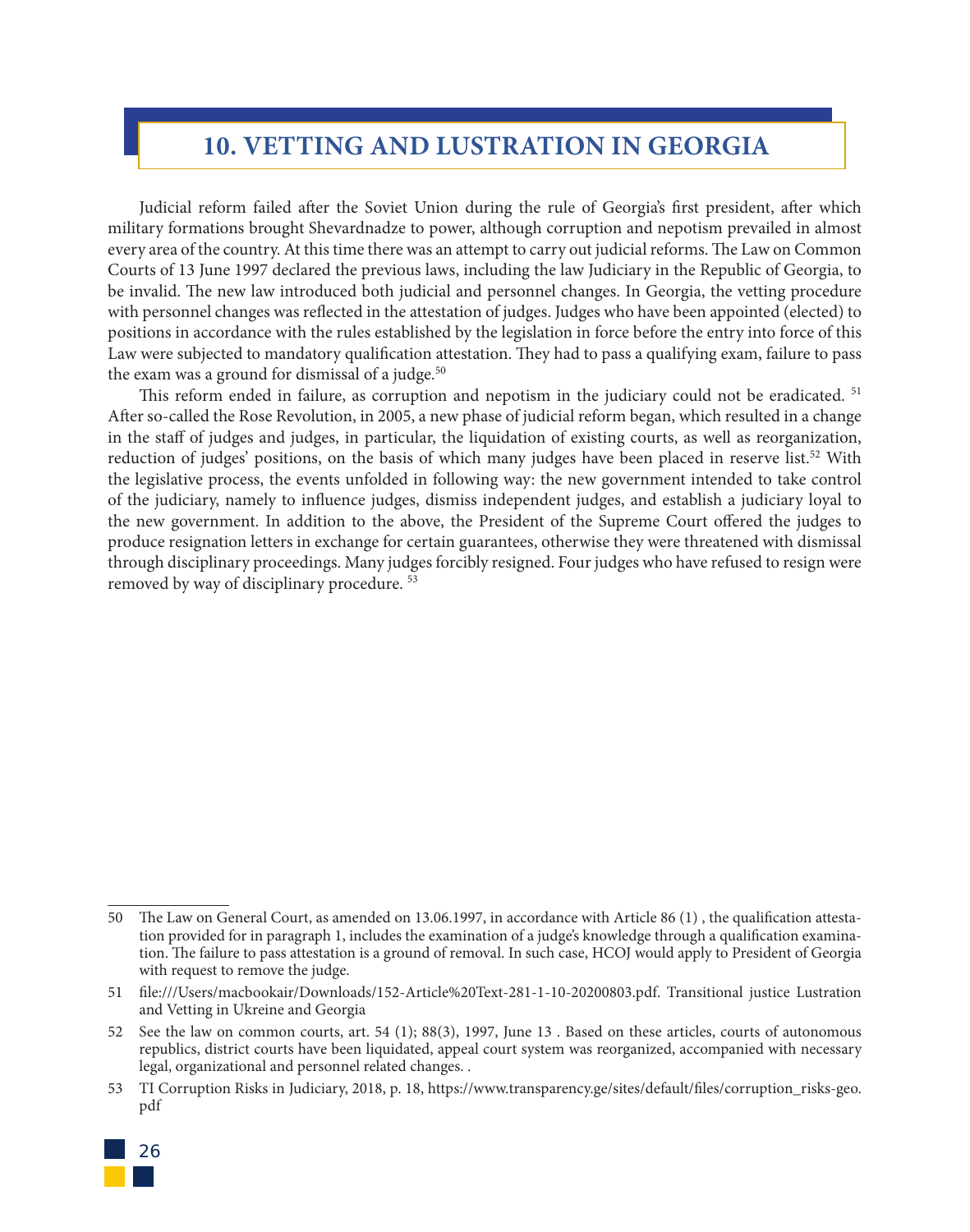# **CONCLUSION**

### **Evaluation of the results.**

# **Common and differential approaches to ways of overcoming the past in Eastern Europe, including post-Soviet countries.**

Vetting and Lustration are driving force in democratic transition of post soviet countries. There are two types of vetting: reexamination and reappointment *Vetting was used in following States*<sup>54</sup>

**Albania –** *Albania* created *vetting commissions* for the purpose of examination of judges and prosecutors in the context of professional, property condition, possible ties with organized crime. For this purpose, an international monitoring operation was established, which includes judges and prosecutors from different countries of EU.

*Germany –* Following the unification of Germany, the courts were not abolished and judges were not dismissed. The grounds for dismissal are – lack of personal capacity (mangelnde persoenliche Eignung) and / or activities with the former security service. Judges' election committees were formed on the nine new federal lands, consisting of six members of the land parliament and four judges elected by the judges. They would consider the case of all incumbent judges, and on the basis of their application (GDR-RiG), with the consent of the Committee, the Minister of Justice could re-appoint the incumbent judge for a term or probation, but not as a permanent judge.

*Bosnia and Herzegovina –* developed two different approaches to vetting: a. In the certification / review process, law enforcement personnel were screened / reviewed and fired if they failed to meet the certification criteria; b. Universal competition for the position of an existing judge. Incumbent judges could re-enter the competition.

*Georgia – Vetting was carried out through judicial reforms; In 1997 and 2005. The personnel policy of judges was implemented: A. Qualification exams, B. liquidation of the existing courts*, *as well as the reorganization*, *reduction of the positions of judges*. Most of the acting judges were enlisted in the reserve before the expiration of their term. C. *Through disciplinary proceedings*, D. directly by coercion of specific judges to write a statement of resignation, otherwise criminal or disciplinary proceedings would be initiated against them.

### **Lustration was used in following States:**

Poland used lustration procedures. The lustration included the process of reviewing persons (candidates) holding public office or aspiring to hold such office, whether they had any connection to the security service during the Soviet period. Punishment was only for lying or providing incorrect information about cooperating with the security services. Cooperation with the security services itself was not punishable. Such persons could still run in the elections if they were candidates for public office. They were entrusted with the right to decide on the future. The lustration included the initiation of a case of lying. The bodies carrying out the lustration were the Office of the Public Interest Commissioner and the Lustration Court.

**Czechia**. The Czech lustration model belongs to so called exclusive personnel system of lustration. The exclusive lustration system prevents individuals associated with the previous regime from holding certain positions in the public service under the new regime. Any citizen of the Czech Republic and Slovakia who wished to hold such a position was entitled to receive a so-called lustration certificate from the Ministry of Internal Affairs in exchange for a fee. The lustration certificate indicated whether the person was an officer or employee of the State Security Service during the communist era. A positive lustration certificate stated that



<sup>54</sup> justice as Prevention, vetting Public Employees in Transitional Societies, New York, 2007, P 487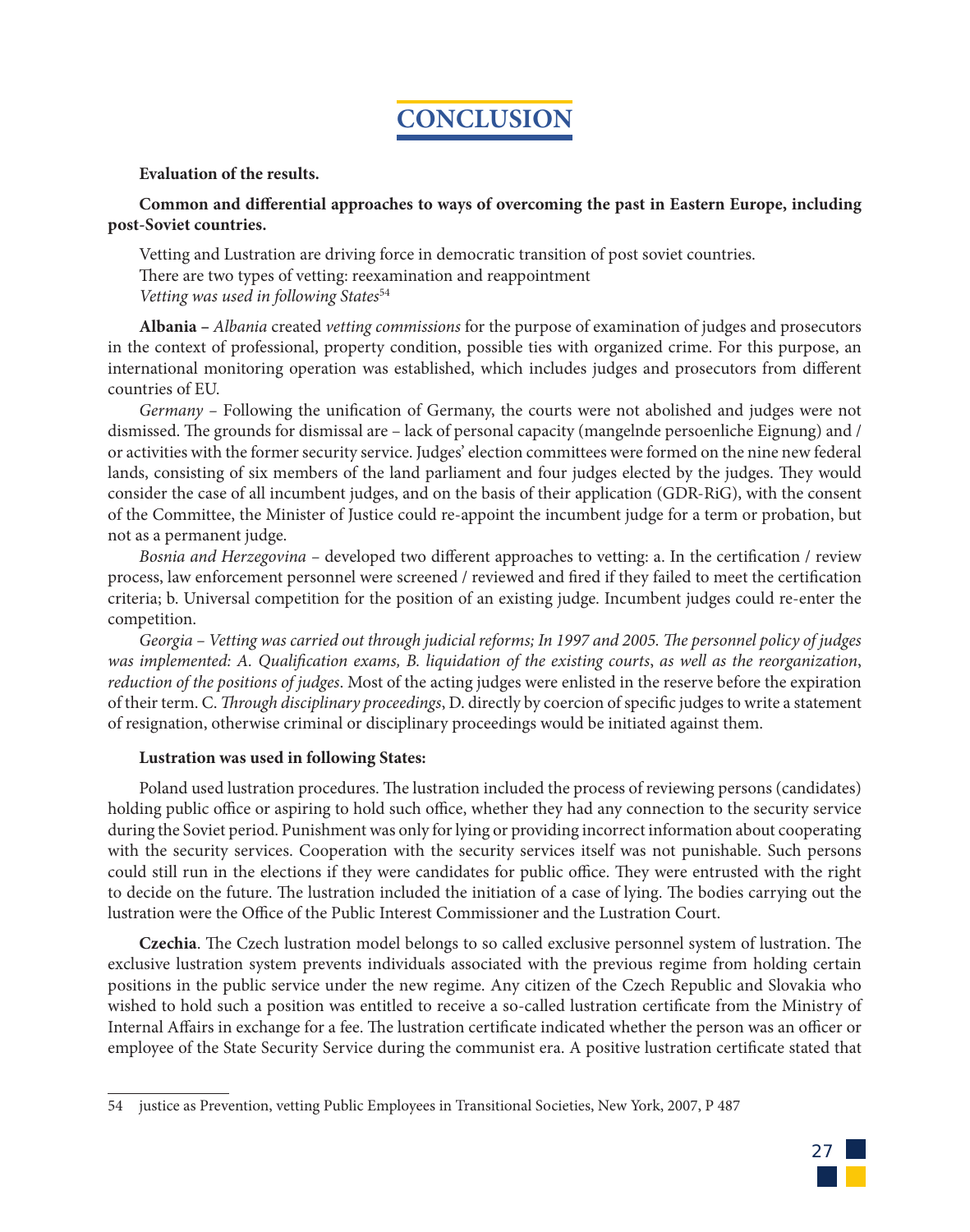the person was an officer, or employee. Such persons are prohibited from holding office. The lustration law did not punish anyone, nor did it impose any punishment or fine.

**Hungary**. According to the – the lustration law should have been reviewed whether a person had served in the security service; The nomenclature of the relatives of these persons should also have been checked, in particular those communist functionaries who were not directly employed in security but who provided information to these services; It was necessary to reconsider whether the suspects were members of a paramilitary unit / unit created to defeat the revolution, and whether any of them were members of the Hungarian fascist party before 1945.

**Ukraine**. According to the Government Rehabilitation Law, the burden of proof rested with the judges, who had to prove the legal origin of all their real and personal property, as well as the money in their bank accounts. In addition, the court administration was to publish the convictions handed down against all participants in the Euromaidan protest.

The State Security Service of Ukraine investigated the connections of judges and other civil servants with the Soviet State Security Committee – the KGB or their Communist Party membership in the former Soviet Union. The Ministry of Justice issued an order (N.1704) and created a unified electronic register with the list of officials covered by the above law

Lustration and Vetting was not carried out in Romania. This meant that no personal changes were made to overcome the socialist past. The Common Courts Act of 1992 strengthened the independence of the judiciary so that no morally or professionally incompatible persons were removed. Romania has passed the main axis of legal policy regarding the rights of judges to improve the education and training of the next generation.

#### **Efficiency and failure of the vetting and lustration process in individual countries**

**Albania**. Despite a number of problems with the vetting process (problems with the staffing and functioning of vetting bodies that have left the judiciary in Albania incapable for a period of time), vetting has finally achieved its goal of appointing judges in Albania. The positions were vacated by incumbent judges who were unable to substantiate the origin of property worth hundreds of thousands of euros.

**Germany**. Unlike Albania and Bosnia and Herzegovina. It is true that German vetting was not legally seen as a response to past wrongdoing and most of the current GDR judges retained their positions, but despite this approach, judges known as separate odious individuals resigned at the end of 1989/90 and the vetting process continued. This happened through a review of professional fitness ("personlishe eignung") by a specially set up Judicial Selection Committee.

**Poland**. Although there are ongoing discussions on the topic of whether the purpose of the lustration law has been fully fulfilled, the lustration law is considered to be the most important achievement in Poland. Despite the factors hindering the implementation, such as the lingered terms of the lustration (because the law came into force quite late, which was the basis of the political struggle. This led to frequent changes in the law, which undermined the achievement of its goals) lustration did have significant consequences in the process of decommunization.

#### **Czech Republic**

Lustration law in the acted as a filter to isolate former enemies from the new democratic institutions and to help stabilize Czech post-communist society in the early stages of transformation.

Based on the coverage of the activities of the judges of the communist regime, 484 out of 1,460 judges resigned. Lustration was an important part of the decommunization policy, which aimed at the personal aspect of post-communist policy and legal transformation. It is based on the idea that individuals cannot be trusted to hold office under a communist regime and that they cannot have access to public office under a new democratic regime.